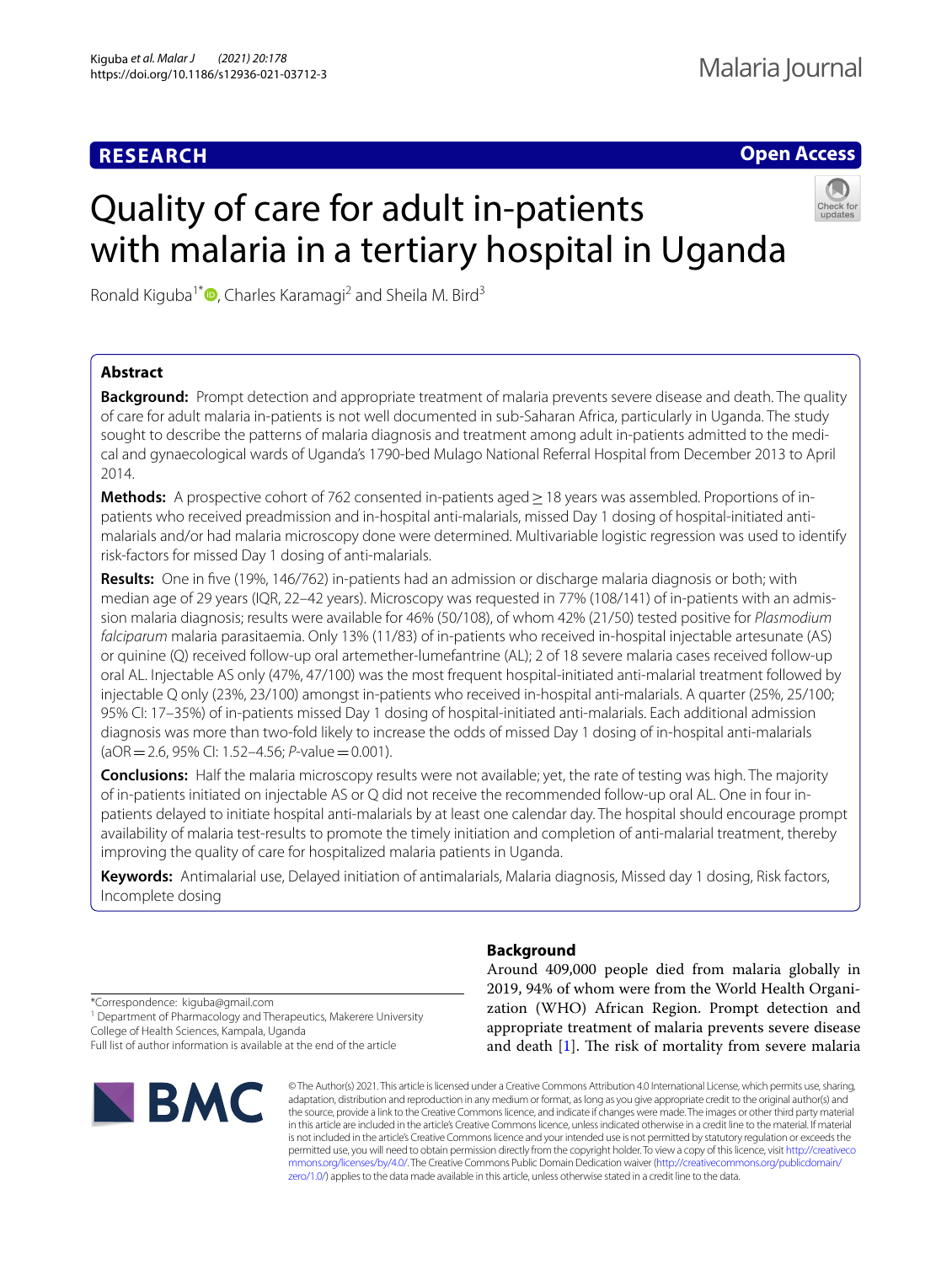is highest during the frst 24 h of hospitalization [[2\]](#page-13-1). Yet, in most moderate- to high-malaria-transmission settings, long transit-time to a suitable health facility where appropriate intravenous anti-malarials can be administered could delay the initiation of appropriate anti-malarials and increase the risk of patient deterioration or death [\[2](#page-13-1)]. Other impediments to the timely initiation of appropriate anti-malarials include the lack of timely laboratory diagnosis and drug stock-outs [\[2](#page-13-1), [3\]](#page-14-0).

The WHO recommends confirmation of malaria diagnosis by quality microscopy or malaria rapid diagnostic testing within 2 h of patient presentation and before administration of anti-malarials. Otherwise, the decision to treat should be taken on clinical grounds. If severe malaria is suspected, parasitological diagnosis should not delay initiation of anti-malarials [[2\]](#page-13-1). Adults with severe malaria, including pregnant women in all trimesters and breast-feeding mothers, should be treated with three doses of injectable artesunate (AS) for 24 h minimum at 0, 12 and 24 h regardless of whether the patient can tolerate oral treatment earlier. If unable to take oral medication, the patient should continue with injectable AS once daily, for a maximum of 7-days. If injectable AS is not available, once daily injectable artemether (AT) or 8-hourly injectable quinine (Q) should be administered. Following injectable anti-malarials, a full 3-day course of oral artemisinin-based combination therapy (ACT) mainly artemether-lumefantrine (AL) (six doses) for Uganda—should be administered if the patient is able to take oral medication [\[2](#page-13-1), [4](#page-14-1)[–6](#page-14-2)]. Other recommended artemisinin-based combinations include artesunate-amodiaquine (AQ) and dihydroartemisinin-piperaquine (DP) (three doses for each combination). If full treatment for severe malaria is not possible at a given health facility but injectables are available, adults and children should be given one intramuscular dose of AS or Q and referred to a suitable facility for appropriate management [[2\]](#page-13-1).

It is necessary for patients with severe malaria to initiate timely appropriate anti-malarials and complete full courses of prescribed anti-malarials, which promotes therapeutic success, reduces malaria-related mortality and prevents drug resistance [\[7](#page-14-3)[–9](#page-14-4)]. However, SSA patients with severe malaria frequently receive incomplete doses of prescribed anti-malarials and/or treatment meant for uncomplicated malaria [[8,](#page-14-5) [10](#page-14-6)]. One-third of hospitalized Ugandan patients missed Day 1 of prescribed antibiotics [\[3](#page-14-0)], but similar data are scarce on antimalarial use. This study aims to describe the patterns of malaria diagnosis and treatment [i.e. anti-malarial use by extent of use, missed opportunity for treatment, frequency of administered-treatment, medication-usecycle (prescription-dispensing-administration), missed Day 1 dosing and mortality] among adult in-patients at

Uganda's 1790-bed Mulago National Referral Hospital. The study also evaluates patient-level risk-factors for missed Day 1 dosing of prescribed anti-malarials and the relationship between missed Day 1 dosing of prescribed anti-malarials and length of hospital stay among these Ugandan adult in-patients.

## **Methods**

Detailed account of the study design, setting, data collection and data management is documented elsewhere [\[3](#page-14-0)]. Briefy, key details are described below.

#### **Study design and setting**

A prospective cohort study was conducted among inpatients, 18 years and older, at Mulago National Referral Hospital with bed capacity of 1790 and an annual in-patient turnover of 140,000 patients. Three medical wards and one Gynaecological ward were included, each with an official bed capacity of  $54$  and average of  $5-25$ patient admissions per day [\[3](#page-14-0)]. Not all women of childbearing age have a pregnancy test done.

Details on the prescription, dispensing and administration of medicines are hand-recorded in the patients' charts. Hospital pharmacists dispense the prescribed free-of-charge injectable and/or oral anti-malarials, as appropriate, to in-patients/caregivers in quantities that discourage misuse of medicines. However, the inpatients/caregivers are instructed to return to the pharmacy early enough for more medication to avoid missing treatment [[3\]](#page-14-0).

## **Data collection**

The data were collected in December 2013 to April 2014 by four teams of trained research assistants. Each research team had a medical officer, clinical pharmacist and degree nurse. An internist on the medical wards and a gynaecologist/obstetrician on the gynaecology ward solved any clinical problems faced by the research assistants, while the principal investigator advised on pharmacological issues. The research team did not interrupt routine clinical care. Study patients provided written informed consent and were enrolled at the four wards using a systematic sampling procedure following a daily random start from the frst two (Infectious Diseases and Gastrointestinal Illnesses ward), three (Haematology, Neurology and Endocrinology ward) and four (Cardiovascular, Pulmonology and Nephrology ward & Gynaecology ward) new admissions; and subsequently every second, third and fourth admission, respectively. Patients were assessed at baseline (demographics, clinical conditions, medications) and on a daily basis (clinical conditions, medications) until discharge, transfer, death, or loss to follow-up [\[3](#page-14-0)].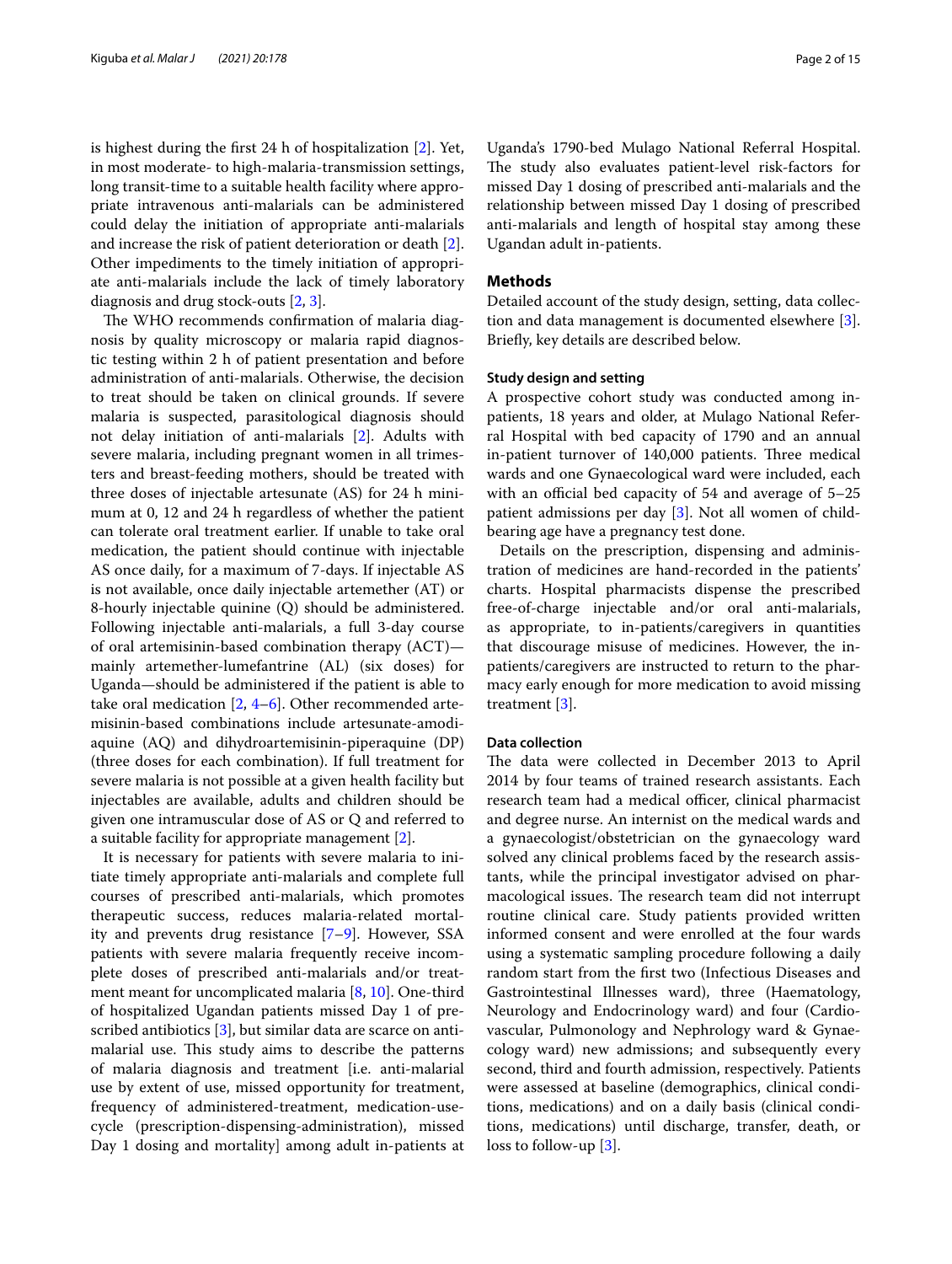Research assistants captured clinical data from patients' clinical charts and interviewed the patients, their caregivers and/or ward staf. Each research team's medical officer clerked the in-patients to obtain additional clinical data not documented in the clinical charts. Each research team's pharmacist captured baseline medication data at the time of hospital admission by interviewing the inpatients and reviewing all available medical documents. During hospital stay, research pharmacists obtained medication data from the patients' clinical charts, ward pharmacy records, pill counts of patients' oral medications (tablets, capsules), views of unused parenteral medicines possessed by the patients/caretakers and daily interviews with the patients/caregivers and/or ward staf. The data were collected daily from 8.00am to 6.00 pm from Monday to Friday and from10.00am to 6.00 pm on weekends and public holidays [\[3](#page-14-0)].

### **Data management**

Epidata 3.1 software was programmed with checks to limit data entry errors and the electronic database password-secured to limit access to authorized personnel only [[3\]](#page-14-0).

#### **Statistical analysis**

#### *Patterns of malaria diagnosis and anti‑malarial use*

The proportions of in-patients who received anti-malarials preadmission and during hospitalization were determined using, as numerator, the number of in-patients who received at least one anti-malarial and, as denominator, the total number of study in-patients. We calculated the proportions of in-patients with available (positive, negative) and unavailable (not returned, not requested) malaria microscopy results and those who experienced missed Day 1 dosing of hospital-initiated anti-malarials. See Additional fle [1](#page-13-2) for details of the analysis plan for post-admission time-to-frst-dose among in-patients with an admission malaria diagnosis; and parenteral-tooral-switch of anti-malarials.

Chi-squared tests were used to screen univariatelevel relationships between patient-level characteristics and anti-malarial use during hospitalization (yes/no); and potential patient-level risk-factors for missed Day 1 anti-malarial dosing during hospitalization. Multivariable logistic regression was used to identify risk-factors for missed Day 1 dosing of anti-malarials. Results were expressed as odds ratios (ORs) with their 95% confdence intervals (CIs). Poisson CIs were used for counts below 16. Stata 14.0 was used for all the analyses [[11\]](#page-14-7).

#### **Identifcation of missed Day 1 dosing of anti‑malarials**

Among in-patients for whom an anti-malarial was prescribed during the current hospitalization and at least

one dose was administered, missed Day 1 dosing was measured in two ways; (i) calendar-day as proposed by Kiguba et al. [\[3](#page-14-0)] and (ii) 24-h timescale using date-andtime of hospital admission and date-and-time of frst inhospital anti-malarial dose.

## **Results**

## **Study population**

*Demographic and clinical characteristics:* The median age of 762 in-patients was 30 years (interquartile range, IQR, 24–42 years), see Table [1.](#page-3-0) About one in fve (19%, 141/762; 95% CI: 16–21%) in-patients had an admission malaria diagnosis, see Tables [1](#page-3-0) & [2](#page-5-0). About one in eight (12%, 88/762; 95% CI: 9–14%) in-patients had a discharge malaria diagnosis: 44% (39/88; 95% CI: 34–55%) had malaria as their single discharge diagnosis; recorded as severe malaria in 10 of 39 in-patients. About one-ffth (19%, 146/762; 95% CI: 16–22%) of in-patients had an admission or discharge malaria diagnosis or both, and median age of 29 years (IQR, 22–42 years); of whom 15% (21/146; 95% CI: 9–21%) had a single admission/discharge malaria diagnosis, see Tables [2](#page-5-0) & Additional fle [1](#page-13-2): Table S1 and Fig. [1](#page-6-0), and 21% (30/146; 95% CI: 14– 28%) had malaria-in-pregnancy. Eleven of the 21 in-patients with a single admission/discharge malaria diagnosis had malaria-in-pregnancy, see Additional fle [1](#page-13-2): Table S1; 20 of the 21 were female. Severe malaria was recorded for 12% (18/146, 95% CI: 7–19%) of in-patients with an admission/discharge malaria diagnosis, see Fig. [1](#page-6-0).

## **Laboratory diagnosis of malaria**

Microscopy was requested in 26% (201/762) of inpatients; laboratory results were available for 42% (84/201; 95% CI: 34–48%) of them, of whom 30% (25/84; 95% CI: 20–41%) tested positive, see Fig. [1.](#page-6-0) Microscopy was requested in 77% (108/141; 95% CI: 69–83%) of inpatients with an admission malaria diagnosis; laboratory results were available for 46% (50/108; 95% CI: 37–56%) of them, of whom 42% (21/50; 95% CI: 28–57%) tested positive, see Table [2](#page-5-0) and Additional file [1.](#page-13-2) At bivariate level, in-patients with an admission malaria-in-pregnancy diagnosis were ten-fold more likely to test positive for malaria when compared with non-pregnancy-related malaria in-patients (odds ratio, OR 10.1; 95% CI: 1.55– 65.96; 1 degree of freedom, df;  $\chi$ 2=9; *P*-value=0.003) i.e. [82% (9/11; 95% CI: 48–98%) vs. 31% (12/39; 95% CI: 17–48%)], respectively.

## **Extent of anti‑malarial use**

Thirteen percent (97/762; 95% CI: 10–15%) of inpatients received anti-malarials during the 4-weeks pre-admission, see Table [1](#page-3-0) of whom 44% (43/97; 95% CI: 34–55%) had an admission malaria diagnosis.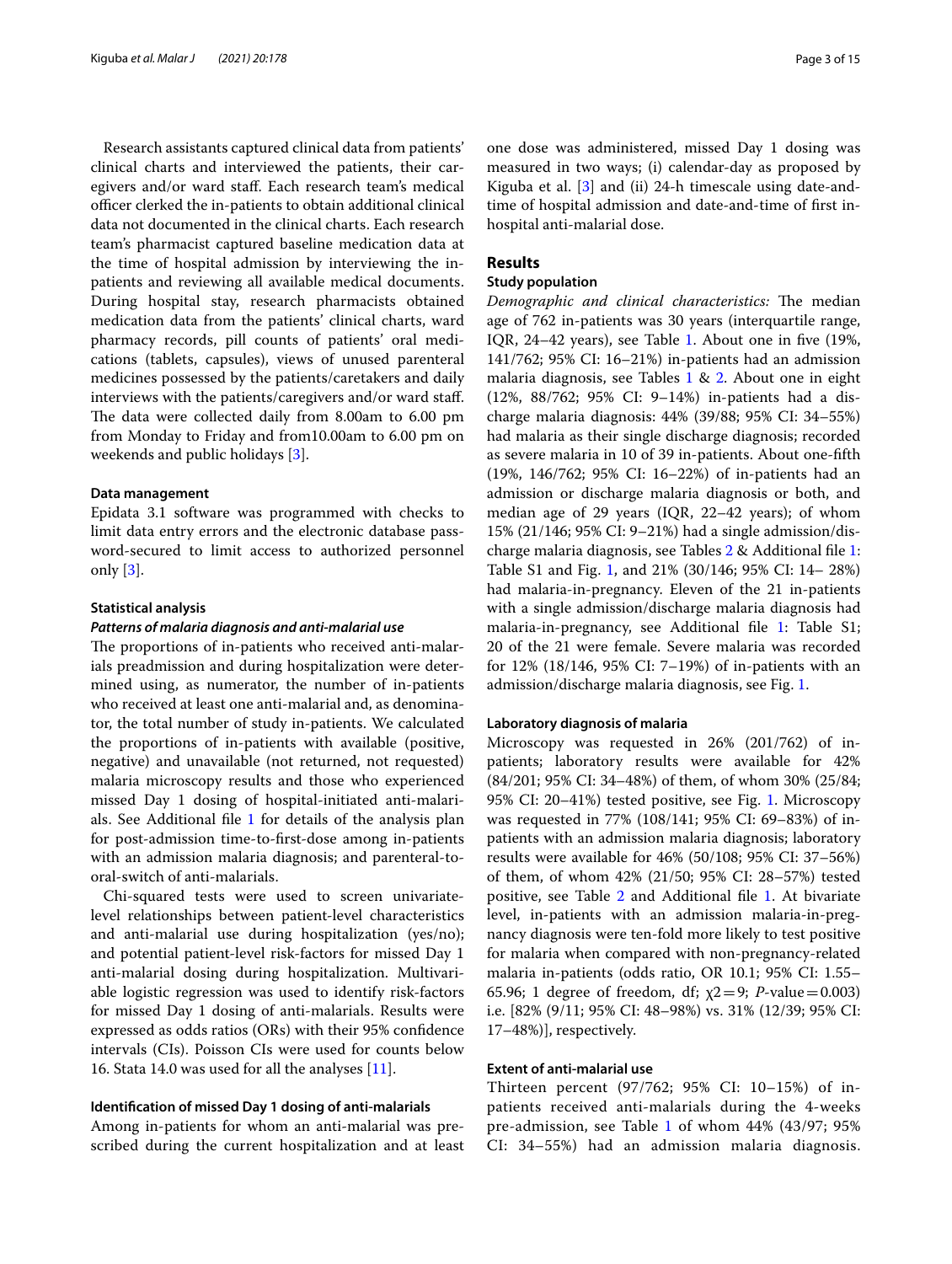# <span id="page-3-0"></span>**Table 1** Demographic and clinical characteristics of 762 in-patients, Uganda

| Characteristic                                            |             | Anti-malarial Use during the Current Hospitalization        |                             |                 |                        |             |
|-----------------------------------------------------------|-------------|-------------------------------------------------------------|-----------------------------|-----------------|------------------------|-------------|
|                                                           | Yes         |                                                             | No                          |                 |                        | Overall     |
| Age, years <sup>a</sup>                                   | $27(21-35)$ |                                                             | $30(25 - 43)$               |                 |                        | $30(24-42)$ |
| Length of hospital stay, days <sup>a</sup>                | $4(3-5)$    |                                                             | $4(3-6)$                    |                 |                        | $4(3-6)$    |
| Patient-days of observation                               | 454         |                                                             | 3287                        |                 |                        | 3741        |
| Extent of anti-malarial use                               |             | Anti-malarial Use during the Current Hospitalization, n (%) |                             |                 |                        |             |
|                                                           | Yes         |                                                             | No                          |                 |                        | Total       |
| Pre-admission anti-malarials                              | 97 (13)     |                                                             | 665 (87)                    |                 |                        | 762         |
| In-hospital anti-malarials                                | 100(13)     |                                                             | 662 (87)                    |                 |                        | 762         |
| Pre-admission anti-malarials                              | 38 (38)     |                                                             | 62(62)                      |                 |                        | 100         |
| Pre-/in-hospital co-trimoxazole                           | 15(15)      |                                                             | 85 (85)                     |                 |                        | 100         |
| In-hospital antibiotics                                   | 61(61)      |                                                             | 39 (39)                     |                 |                        | 100         |
| In-hospital antiretrovirals                               | 14(14)      |                                                             | 86 (86)                     |                 |                        | 100         |
| Pre-/in-hospital anti-malarials                           | 159 (21)    |                                                             | 603 (79)                    |                 |                        | 762         |
| Subgroup analyses on key variables                        |             | Anti-malarial Use, n (%)                                    |                             |                 | Single factor analysis |             |
|                                                           | Yes         | No                                                          | Total, [% col] <sup>b</sup> | OR <sup>c</sup> | 95% Cld for OR         | $P$ -value  |
| Gender                                                    |             |                                                             |                             |                 |                        |             |
| Male                                                      | 20(9)       | 208 (91)                                                    | 228 [30]                    | 1.0             |                        |             |
| Female                                                    | 80 (15)     | 454 (85)                                                    | 534 [70]                    | 1.8             | $1.09 - 3.07$          | 0.022       |
| Ward                                                      |             |                                                             |                             |                 |                        |             |
| Gynaecological (GYN)                                      | 25(13)      | 166 (87)                                                    | 191 [25]                    | 1.0             |                        |             |
| Infectious Diseases and Gastrointestinal Illnesses (IDGI) | 57 (18)     | 263 (82)                                                    | 320 [42]                    | 1.4             | $0.87 - 2.39$          | 0.161       |
| Haematology, Neurology and Endocrinology (HNE)            | 12(10)      | 105 (90)                                                    | 117 [15]                    | 0.8             | $0.37 - 1.58$          | 0.459       |
| Cardiovascular, Pulmonology and Nephrology (CPN)          | 6(4)        | 128 (96)                                                    | 134 [18]                    | 0.3             | $0.12 - 0.78$          | 0.013       |
| Number of working diagnoses                               |             |                                                             |                             |                 |                        |             |
| One                                                       | 21(15)      | 122 (85)                                                    | 143 [18]                    | 1.0             |                        |             |
| Two                                                       | 26(13)      | 177 (87)                                                    | 203 [27]                    | 0.9             | $0.46 - 1.59$          | 0.616       |
| Three                                                     | 28(15)      | 158 (85)                                                    | 186 [24]                    | 1.0             | $0.56 - 1.90$          | 0.926       |
| Four or more                                              | 25(11)      | 205 (89)                                                    | 230 [30]                    | 0.7             | $0.38 - 1.32$          | 0.277       |
| Length of hospital stay, days                             |             |                                                             |                             |                 |                        |             |
| Less than 5-days                                          | 64 (15)     | 368 (85)                                                    | 432 [57]                    | 1.0             |                        |             |
| Five days or more                                         | 36(11)      | 294 (89)                                                    | 330 [43]                    | 0.7             | $0.46 - 1.09$          | 0.115       |
| <b>HIV-serostatus</b>                                     |             |                                                             |                             |                 |                        |             |
| Negative                                                  | 49 (14)     | 291 (86)                                                    | 340 [45]                    | 1.0             |                        |             |
| Positive                                                  | 23 (10)     | 209 (90)                                                    | 232 [30]                    | 0.7             | $0.39 - 1.11$          | 0.113       |
| Unknown                                                   | 28(15)      | 162 (85)                                                    | 190 [25]                    | 1.0             | $0.62 - 1.70$          | 0.919       |
| Hospitalization in past 3-months                          |             |                                                             |                             |                 |                        |             |
| No                                                        | 75 (14)     | 455 (86)                                                    | 532 [70]                    | 1.0             |                        |             |
| Yes                                                       | 25(11)      | 205 (89)                                                    | 230 [30]                    | 0.7             | $0.46 - 1.20$          | 0.227       |
| Charlson's co-morbidity index score                       |             |                                                             |                             |                 |                        |             |
| Zero                                                      | 64 (16)     | 329 (84)                                                    | 393 [52]                    | 1.0             |                        |             |
| One or more                                               | 36(10)      | 333 (90)                                                    | 369 [48]                    | 0.6             | $0.36 - 0.86$          | 0.008       |
| Antiretroviral therapy use                                |             |                                                             |                             |                 |                        |             |
| No                                                        | 86 (14)     | 549 (86)                                                    | 635 [83]                    | 1.0             |                        |             |
| Yes                                                       | 14(11)      | 113 (89)                                                    | 127 [17]                    | 0.8             | $0.43 - 1.44$          | 0.444       |
| Microscopy-Malaria Parasitaemia Results Available         |             |                                                             |                             |                 |                        |             |
| No                                                        | 62(62)      | 616 (93)                                                    | 678 [89]                    | 1.0             |                        |             |
| Yes                                                       | 38 (38)     | 46 (7)                                                      | 84 [11]                     | 8.2             | $4.81 - 14.0$          | < 0.001     |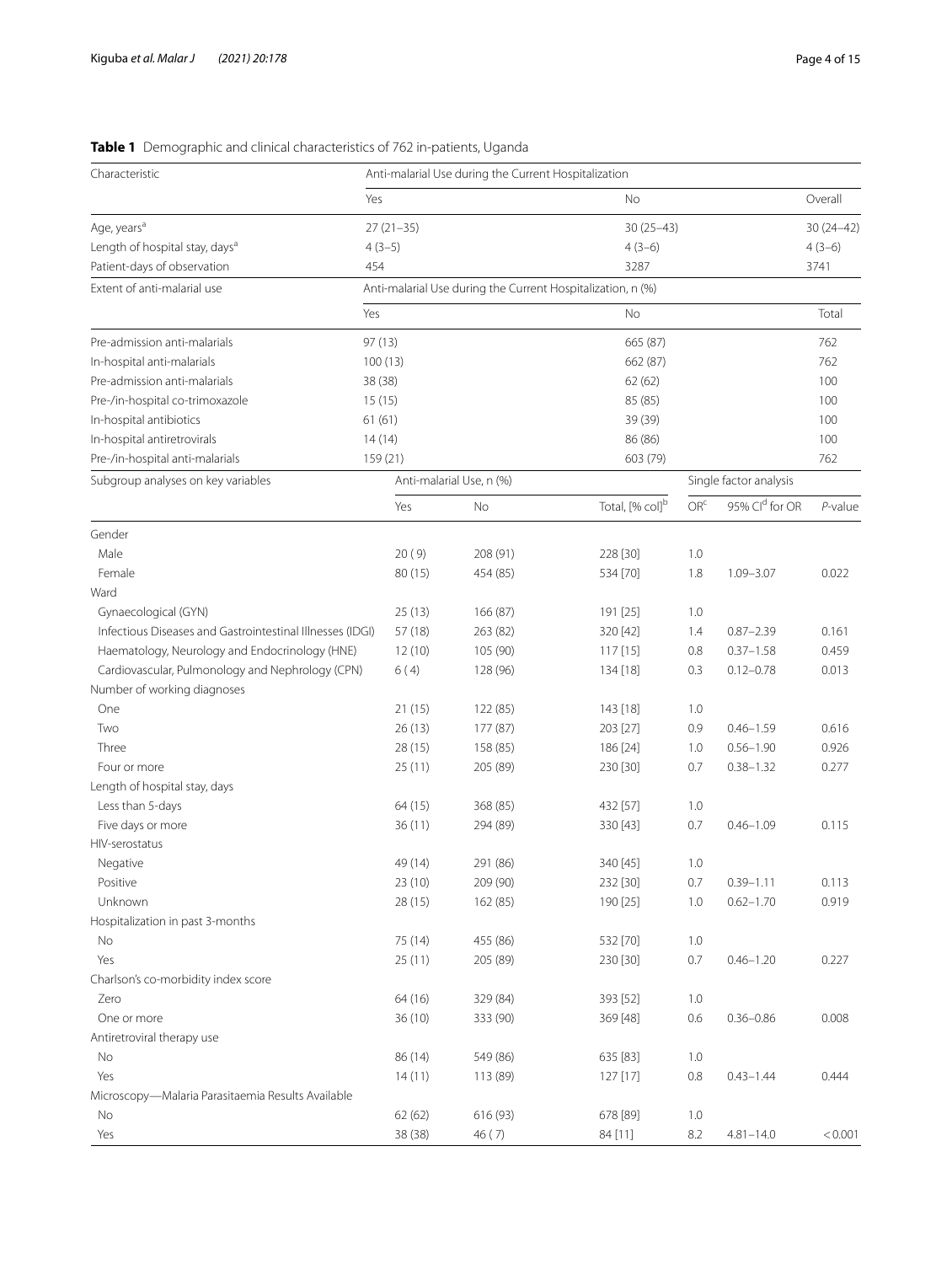## **Table 1** (continued)

| Subgroup analyses on key variables                       |         | Anti-malarial Use, n (%) |                             |                 | Single factor analysis |            |
|----------------------------------------------------------|---------|--------------------------|-----------------------------|-----------------|------------------------|------------|
|                                                          | Yes     | <b>No</b>                | Total, [% col] <sup>b</sup> | OR <sup>c</sup> | 95% Cld for OR         | $P$ -value |
| Major admission diagnosis                                |         |                          |                             |                 |                        |            |
| Malaria                                                  |         |                          |                             |                 |                        |            |
| No                                                       | 17(3)   | 604 (97)                 | 621 [81]                    | 1.0             |                        |            |
| Yes                                                      | 83 (59) | 58 (41)                  | 141 [19]                    | 50              | $28.3 - 91.5$          | < 0.001    |
| Immunosuppressed syndrome (ISS) or HIV/AIDS <sup>e</sup> |         |                          |                             |                 |                        |            |
| No                                                       | 86 (14) | 524 (86)                 | 610 [80]                    | 1.0             |                        |            |
| Yes                                                      | 14(9)   | 14(91)                   | 152 [20]                    | 0.6             | $0.34 - 1.12$          | 0.113      |
| Tuberculosis (TB)                                        |         |                          |                             |                 |                        |            |
| <b>No</b>                                                | 92 (14) | 548 (86)                 | 640 [84]                    | 1.0             |                        |            |
| Yes                                                      | 8(7)    | 114 (93)                 | 122 [16]                    | 0.4             | $0.20 - 0.88$          | 0.023      |
| Sepsis-related working diagnosis                         |         |                          |                             |                 |                        |            |
| No                                                       | 81 (12) | 597 (88)                 | 678 [89]                    | 1.0             |                        |            |
| Yes                                                      | 19(23)  | 65(77)                   | 84 [11]                     | 2.2             | $1.23 - 3.78$          | 0.007      |
| Respiratory Conditions except TB                         |         |                          |                             |                 |                        |            |
| No                                                       | 85 (13) | 547 (87)                 | 632 [83]                    | 1.0             |                        |            |
| Yes                                                      | 15(12)  | 115 (88)                 | 130 [17]                    | 0.8             | $0.47 - 1.51$          | 0.557      |
| Miscellaneous infections                                 |         |                          |                             |                 |                        |            |
| <b>No</b>                                                | 78 (12) | 571 (88)                 | 649 [85]                    | 1.0             |                        |            |
| Yes                                                      | 22 (19) | 91 (81)                  | 113 [15]                    | 1.8             | $1.05 - 2.98$          | 0.032      |

a Median (Interquartile Range, IQR)

<sup>b</sup> % Column

<sup>c</sup> *OR* Odds Ratio

<sup>d</sup> confidence interval

<sup>e</sup> Not all HIV-positive patients had the immunosuppressed syndrome, ISS

Thirteen percent (100/762; 95% CI: 11–16%) of inpatients received anti-malarials during the current hospitalization, see Table [1](#page-3-0) of whom 83% (83/100; 95% CI: 74–90%) had an admission malaria diagnosis, see Table [1](#page-3-0).

## **Missed opportunity for hospital‑initiated anti‑malarials**

Four of 25 (16%, 95% CI: 5–36%) in-patients with a positive malaria test did not receive in-hospital antimalarials, see Fig. [1](#page-6-0). No admission/discharge malaria diagnosis was recorded for three of the four inpatients, see Fig. [1](#page-6-0), two of whom had a malignancy; the fourth in-patient had poorly treated malaria on admission and run away from hospital due to delayed investigations and treatment, see Table S1. None of the in-patients died while in hospital, see Box 1; none had malaria-in-pregnancy.

## **Box 1 Missed opportunity for hospital-initiated antimalarial treatment for four in-patients with malaria parasitaemia as confrmed by microscopy, Uganda**

Particulars Clinical notes

- Patient 1 A 60-year-old female with unknown HIV-status, 6-year history of hypertension and type 2 diabetes mellitus (DM) presented with poorly controlled DM having defaulted on DM treatment for 8-months. Microscopy for malaria parasites was requested on the day of admission (Day 1). Results were returned on Day 1 with confrmed malaria parasitaemia. AL and paracetamol were prescribed on Day 2 but not dispensed. The patient was discharged on Day 3 without anti-malarial treatment Patient 2 A 24-year-old female with unknown HIV-status was referred from a clinic where she had been treated
- for suspected malaria and typhoid with no improvement. She presented with poorly treated malaria and microscopy for malaria parasites was requested on Day 1. Results were returned on Day 2 with confrmed malaria parasitaemia. AL and paracetamol were prescribed on Day 2 but not dispensed and the patient was discharged on Day 2 without anti-malarial treatment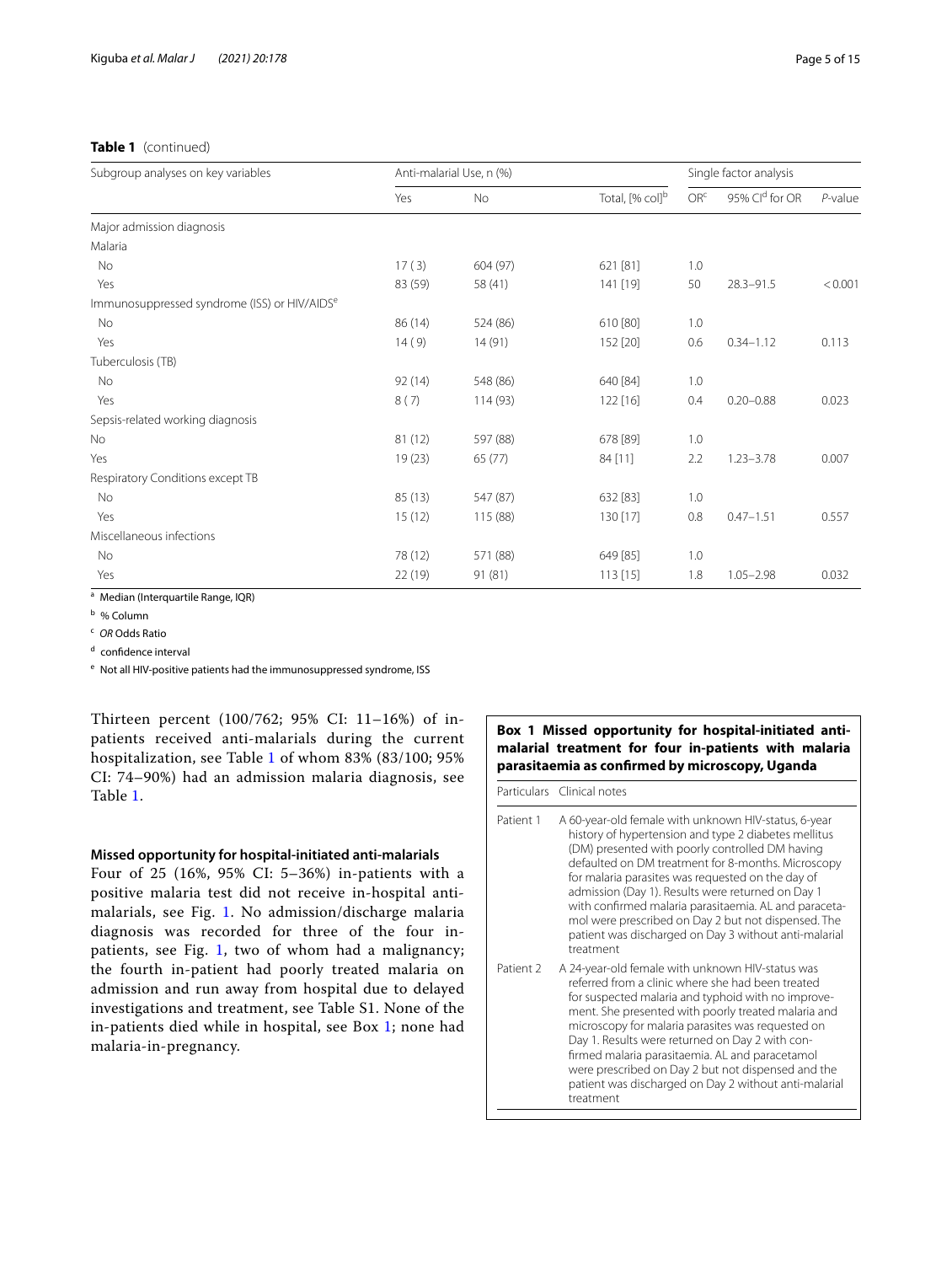|                        |                                 | Malaria suspected at admission (n = 141)                                                   |        |               |                                     |                          |                      |           |                                  |                |                |                         |               |                      |               |                                   |         | Malaria not suspected at admission (n = 621) |               |               |                                |       |                                   |                                           |                      |               |
|------------------------|---------------------------------|--------------------------------------------------------------------------------------------|--------|---------------|-------------------------------------|--------------------------|----------------------|-----------|----------------------------------|----------------|----------------|-------------------------|---------------|----------------------|---------------|-----------------------------------|---------|----------------------------------------------|---------------|---------------|--------------------------------|-------|-----------------------------------|-------------------------------------------|----------------------|---------------|
|                        | Malaria at discharge (n = 83)   |                                                                                            |        |               |                                     |                          |                      |           | No malaria at discharge (n = 58) |                |                |                         |               |                      |               | Malaria at discharge (n = 5)      |         |                                              |               |               |                                |       | No malaria at discharge (n = 616) |                                           |                      |               |
|                        | Microscopy requested, n (%)*    |                                                                                            |        |               |                                     |                          |                      |           |                                  |                |                |                         |               |                      |               |                                   |         |                                              |               |               |                                |       |                                   |                                           |                      |               |
| Yes                    |                                 |                                                                                            |        |               | $\frac{1}{2}$                       |                          | Yes                  |           |                                  |                |                | $\frac{1}{2}$           |               | Yes                  |               |                                   |         |                                              | $\frac{9}{2}$ |               | Yes                            |       |                                   |                                           | $\frac{1}{2}$        |               |
| Returned Posi-<br>tive |                                 | Returned Nega- Not Returned Not Requested Returned Nega-Not Returned Not Requested<br>tive |        |               |                                     |                          | Positive             | tive      |                                  |                |                |                         |               | Positive<br>Returned |               | Negative                          |         | Returned Not Returned                        | $\frac{5}{2}$ | Requested     | Positive<br>Returned           | tive  |                                   | Returned Nega- Not Returned Not Requested |                      |               |
| 21 (25)                |                                 | 13(16)                                                                                     | 31(37) |               | 18(22)                              |                          | $\circ$              | 16(28)    |                                  | 27 (47)        |                | 15(26)                  |               | 1(20)                |               | $\circ$                           | 1(20)   |                                              | 3(60)         |               | $\frac{3}{2}$                  | 30(5) |                                   | 58(9)                                     | 525 (85)             |               |
|                        |                                 | In-hospital administration of anti-malarials, n (%)                                        |        |               |                                     |                          |                      |           |                                  |                |                |                         |               |                      |               |                                   |         |                                              |               |               |                                |       |                                   |                                           |                      |               |
| Yes                    | yes<br>$\stackrel{\circ}{\geq}$ | $\frac{1}{2}$                                                                              | Yes    | $\frac{1}{2}$ | Yes                                 | $\frac{1}{2}$            | $\frac{1}{2}$<br>Yes | Yes       | ş                                | Yes            | $\frac{1}{2}$  | Yes                     | ş             | Yes                  | $\frac{1}{2}$ | $\frac{1}{2}$<br>Yes              | Yes     | $\frac{1}{2}$                                | Yes           | $\frac{1}{2}$ | $\frac{1}{2}$<br>Yes           | Yes   | $\frac{1}{2}$                     | $\frac{1}{2}$<br>Yes                      | Yes                  | ş             |
|                        |                                 | 20 (95) 1 (5) 11 (85) 2 (15)                                                               |        |               | 26 (84) 5 (16) 15 (83) 3 (17)       |                          | $\circ$              |           | $0(0)$ 5 (31) 11 (69)            |                | 3 (11) 24 (89) | 3(20)                   | 12 (80)       | 1(100) 0(0)          |               | 0(0) 0(0) 1(100) 0(0)             |         |                                              | (33)          | 2(67)         | $0(0)$ 3 (100) 1(3)            |       | 29(97)                            | $4(7)$ 54(93)                             | $\circ$              | 516 (98)      |
|                        |                                 | Single admission diagnosis of malaria, n (%)                                               |        |               |                                     |                          |                      |           |                                  |                |                |                         |               |                      |               |                                   |         |                                              |               |               |                                |       |                                   |                                           |                      |               |
| Yes                    | yes<br>$\frac{1}{2}$            | $\frac{1}{2}$                                                                              | Yes    | $\frac{9}{2}$ | Yes                                 | $\stackrel{\circ}{\geq}$ | ş<br>yes             | Yes       | $\frac{9}{2}$                    | yes            | ş              | Yes                     | $\frac{9}{2}$ | yes                  | $\frac{1}{2}$ | ş<br>Yes                          | Yes     | $\frac{1}{2}$                                | Yes           | $\frac{1}{2}$ | $\frac{1}{2}$<br>Yes           | Yes   | $\frac{1}{2}$                     | $\frac{1}{2}$<br>Yes                      | Yes                  | $\frac{9}{2}$ |
| 5(24)                  |                                 | $16(76) 0(0)$ $13(100) 5(16) 26(84) 4(22) 14(78) 0(0)$                                     |        |               |                                     |                          |                      | 0(0) 1(6) | 15(94)                           | $\frac{1}{2}$  | 26 (96)        | $\circ$                 | 15 (100)      | $\circ$              | (100)         | 0(0) 0(0)                         | $\circ$ |                                              | 1 (100) 0 (0) |               | 3 (100) 0 (0) 3 (100) 0 (0)    |       | 30 (100)                          | $0(0)$ 58 (100)                           | $\circ$              | 525 (100)     |
|                        |                                 | Received anti-malarials during the 4-weeks preadmission, n (%)                             |        |               |                                     |                          |                      |           |                                  |                |                |                         |               |                      |               |                                   |         |                                              |               |               |                                |       |                                   |                                           |                      |               |
| Yes                    | Yes<br>$\frac{9}{2}$            | $\frac{1}{2}$                                                                              | Yes    | $\frac{1}{2}$ | Yes                                 | $\frac{1}{2}$            | $\frac{1}{2}$<br>Yes | Yes       | ş                                | Yes            | $\frac{1}{2}$  | Yes                     | ş             | Yes                  | $\frac{1}{2}$ | $\frac{1}{2}$<br>Yes              | Yes     | $\frac{9}{2}$                                | Yes           | $\frac{1}{2}$ | $\frac{6}{2}$<br>Yes           | Yes   | $\frac{1}{2}$                     | $\frac{1}{2}$<br>Yes                      | $\frac{9}{2}$<br>Yes |               |
|                        |                                 | 7 (33) 14 (67) 5 (38) 8 (62)                                                               |        |               | 8 (26) 23 (74) 7 (39) 11 (61) 0 (0) |                          |                      |           | $0(0)$ 5 (31) 11 (69)            |                | 8 (30) 19 (70) | 3(20)                   | 12 (80)       | $\circ$              |               | 1 (100) 0 (0) 0 (0) 1 (100) 0 (0) |         |                                              | 1(33) 2(67)   |               | $0(0)$ 3 (100) 10 (33) 20 (67) |       |                                   | 5 (9) 53 (91)                             | 37 (7) 488 (93)      |               |
|                        |                                 | Single discharge diagnosis of malaria, n (%)                                               |        |               |                                     |                          |                      |           |                                  |                |                |                         |               |                      |               |                                   |         |                                              |               |               |                                |       |                                   |                                           |                      |               |
| Yes                    | yes<br>ž                        | $\frac{1}{2}$                                                                              | Yes    | $\frac{1}{2}$ | Yes                                 | $\frac{1}{2}$            | $\frac{1}{2}$<br>Yes | Yes       | $\frac{9}{2}$                    | Yes            | $\frac{1}{2}$  | Yes                     | $\frac{9}{2}$ | Yes                  | $\frac{1}{2}$ | $\frac{1}{2}$<br>Yes              | Yes     | $\frac{9}{2}$                                | Yes           | $\frac{1}{2}$ | $\frac{1}{2}$<br>Yes           | Yes   | $\frac{1}{2}$                     | $\frac{1}{2}$<br>Yes                      | Yes                  | ş             |
| 9(43)                  |                                 | $12(57)$ 3(23) $10(77)$ 16(52) 15(48) 11(61) 7(39)                                         |        |               |                                     |                          | $\circ$              | 0(0) 0(0) |                                  | 16 (100) 0 (0) |                | 27 (100) 0 (100) 15 (0) |               | $\circ$              |               | 1 (100) 0 (0) 0 (0)               | $\circ$ |                                              | 1 (100) 0 (0) |               | 3 (100) 0 (0) 3 (100) 0 (0)    |       | 30 (100)                          | $0(0)$ 58 (100) 0 (0) 525 (100)           |                      |               |

<span id="page-5-0"></span>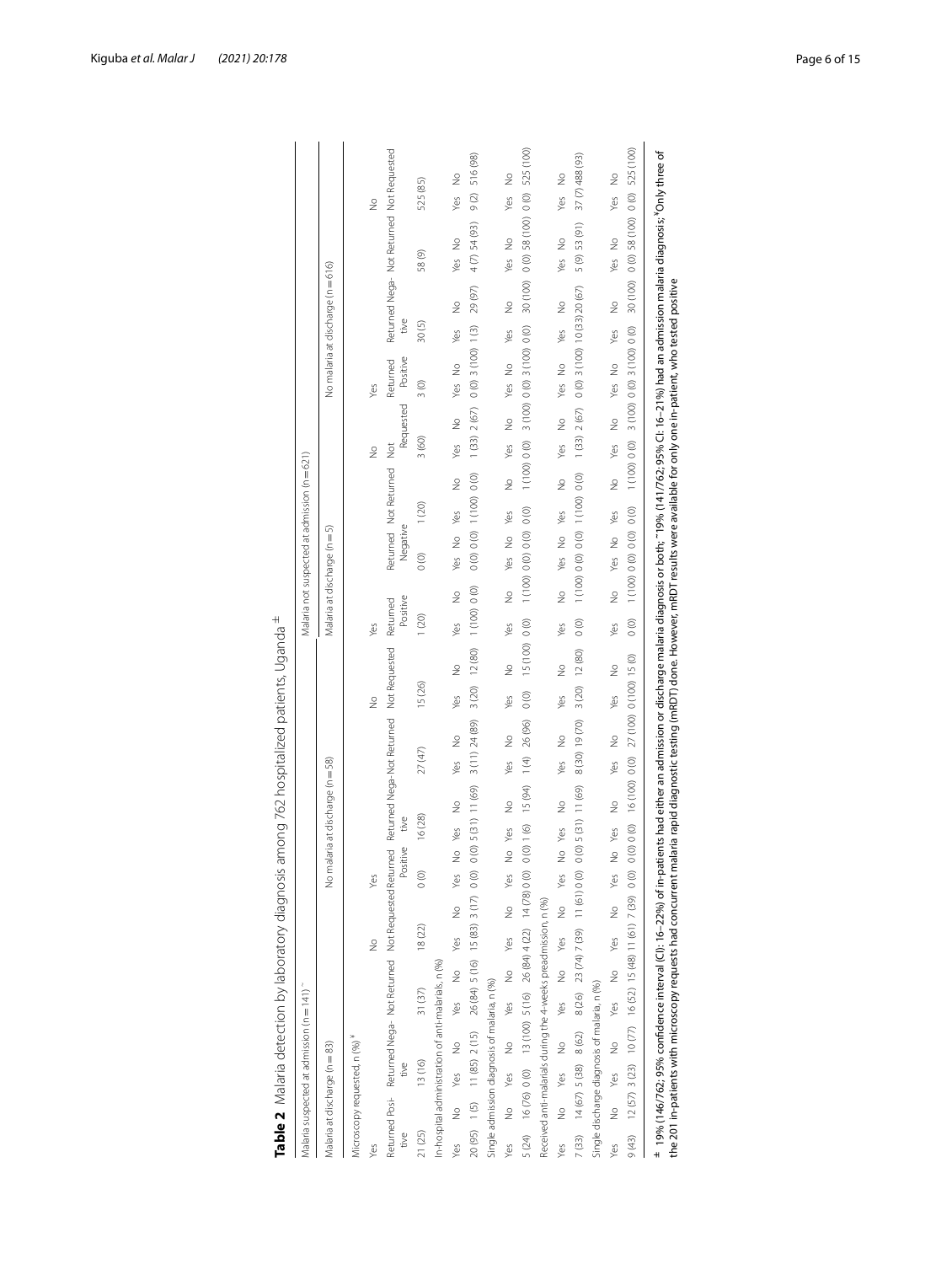

<span id="page-6-0"></span>

|           | Particulars Clinical notes                                                                                                                                                                                                                                                                                                                                                                                                                                                                                                                                                                                                            |
|-----------|---------------------------------------------------------------------------------------------------------------------------------------------------------------------------------------------------------------------------------------------------------------------------------------------------------------------------------------------------------------------------------------------------------------------------------------------------------------------------------------------------------------------------------------------------------------------------------------------------------------------------------------|
| Patient 3 | A 44-year-old HIV-negative male was transferred from<br>a referral hospital. He presented with an admission<br>diagnosis of chronic lymphocytic leukaemia and<br>confirmed malaria parasitaemia by microscopy. No<br>fresh request for malaria microscopy was made during<br>the current admission. The patient did not receive any<br>anti-malarial treatment prescription and/or adminis-<br>tration both prior to admission and throughout the<br>current hospitalization. He was transferred to Uganda<br>Cancer Institute on Day 3                                                                                               |
| Patient 4 | A 43-year-old HIV-positive female with history of DM who<br>was receiving second-line antiretroviral therapy (teno-<br>fovir, lamivudine, lopinavir/ritonavir) and co-trimoxazole<br>presented with an admission diagnosis of colon cancer.<br>Microscopy for malaria parasites was requested on<br>Day 2 and results were returned the same day with<br>confirmed malaria parasitaemia. No anti-malarial treat-<br>ment was prescribed, dispensed or administered during<br>hospitalization. The patient continued to receive her<br>antiretrovirals and co-trimoxazole; and was transferred<br>to Uganda Cancer Institute on Day 17 |

## **Frequency of administered anti‑malarials**

*Four-week preadmission period*: At patient-level, oral artemether-lumefantrine (AL) only (52%, 50/97; 95% CI: 41–62%) was most frequently administered followed by injectable quinine (Q) only (23%, 22/97; 95% CI: 15–32%), see Table [3](#page-7-0) and Appendix.

*Current hospitalization*: At patient-level, injectable AS only (47%, 47/100; 95% CI: 37–57%) was the most frequently administered followed by injectable Q only (23%, 23/100; 95% CI: 15–32%), oral AL only (15%, 15/100; 95% CI: 9–24%) and AS+AL only (8%, 8/100; 95% CI: 4–15%), among others; see Table [3](#page-7-0) and Additional fle [1.](#page-13-2)

## **Medication‑use‑cycle** *Overview of prescription, dispensing and administration of anti‑malarials*

*Overall:* Anti-malarials were prescribed for 15% (114/762) of in-patients, dispensed to 79% (90/114), yet, administered in 100 in-patients (93 of 100 had an antimalarial prescription), see Additional fle [1](#page-13-2) for details on AS, Q and AL.

## **Incomplete dosing of in‑hospital anti‑malarials**

*Artesunate:* 25% (14/57; 95% CI: 14–38%) of in-patients in whom in-hospital AS was administered received<3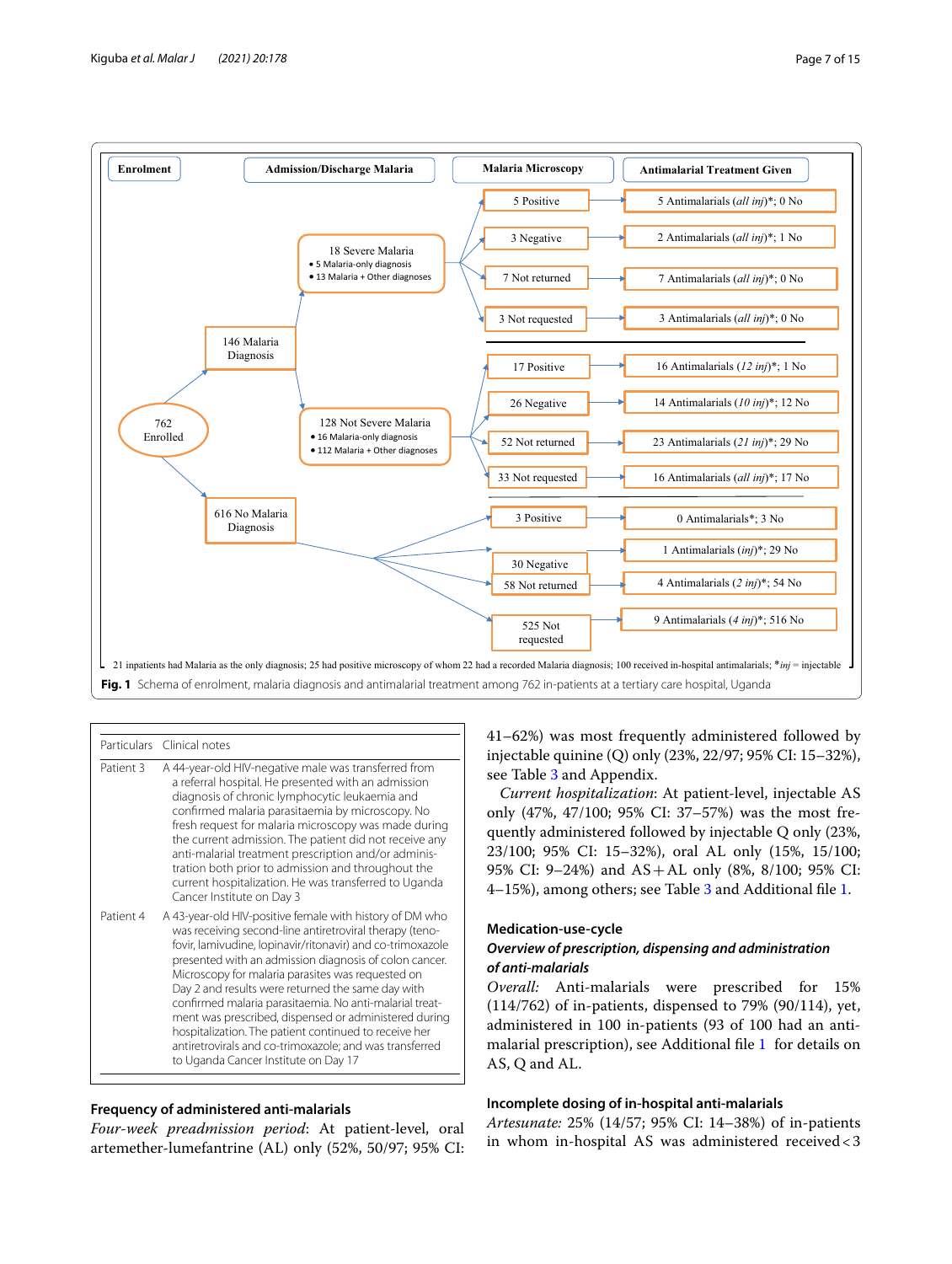<span id="page-7-0"></span>**Table 3** Frequency of anti-malarials used by hospitalized patients, Uganda, 2014

| Pre-admission, $n = 97$<br>Artemether-Lumefantrine only<br>50<br>52<br>Quinine only<br>22<br>23<br>Sulfadoxine-Pyrimethamine only<br>9<br>9<br>5<br>5<br>Artesunate only<br>Coartem + Quinine only<br>4<br>4<br>Duocotecxin only<br>$\mathfrak{D}$<br>$\mathfrak{D}$<br>Artemether only<br>1<br>1<br>Artesunate + Duocotexcin only<br>1<br>1<br>P-alaxin + Quinine only<br>1<br>1<br>Artemether + Quinine + Doxycycline only<br>1<br>1<br>Dihydroartemisinin-Piperaquine only<br>1<br>1<br>In-hospital, $n = 100*$<br>Artesunate only <sup>±</sup><br>47<br>47<br>Quinine only~<br>23<br>23<br>Artemether-Lumefantrine only<br>15<br>15<br>Artesunate + Artemether-Lumefantrine only<br>Quinine + Artemether/Lumefantrine only<br>3<br>3<br>Sulfadoxine-Pyrimethamine only<br>$\mathfrak{D}$<br>2<br>Artesunate + Quinine only<br>$\overline{\phantom{a}}$<br>$\mathfrak{D}$<br>Pre-admission, $n = 105$<br>Artemether-Lumefantrine<br>54<br>51<br>27<br>Ouinine<br>28<br>Sulfadoxine-Pyrimethamine<br>9<br>9<br>Artesunate<br>6<br>6<br>3<br>3<br>Duocotexcin<br>$\overline{\phantom{a}}$<br>$\overline{2}$<br>Artemether<br>$\mathfrak{D}$<br>$\overline{2}$<br>Dihydroartemisinin-Piperaquine<br>Doxycycline<br>1<br>1<br>In-hospital, $n = 113$<br>57<br>Artesunate<br>50<br>28<br>25<br>Quinine<br>Artemether-Lumefantrine<br>23<br>26<br>$\overline{2}$<br>$\overline{\phantom{a}}$<br>Sulfadoxine-Pyrimethamine | Anti-malarial | Number | n, % |
|------------------------------------------------------------------------------------------------------------------------------------------------------------------------------------------------------------------------------------------------------------------------------------------------------------------------------------------------------------------------------------------------------------------------------------------------------------------------------------------------------------------------------------------------------------------------------------------------------------------------------------------------------------------------------------------------------------------------------------------------------------------------------------------------------------------------------------------------------------------------------------------------------------------------------------------------------------------------------------------------------------------------------------------------------------------------------------------------------------------------------------------------------------------------------------------------------------------------------------------------------------------------------------------------------------------------------------------------------------------------------------------------------------------------|---------------|--------|------|
|                                                                                                                                                                                                                                                                                                                                                                                                                                                                                                                                                                                                                                                                                                                                                                                                                                                                                                                                                                                                                                                                                                                                                                                                                                                                                                                                                                                                                        | Patient-level |        |      |
|                                                                                                                                                                                                                                                                                                                                                                                                                                                                                                                                                                                                                                                                                                                                                                                                                                                                                                                                                                                                                                                                                                                                                                                                                                                                                                                                                                                                                        |               |        |      |
|                                                                                                                                                                                                                                                                                                                                                                                                                                                                                                                                                                                                                                                                                                                                                                                                                                                                                                                                                                                                                                                                                                                                                                                                                                                                                                                                                                                                                        |               |        |      |
|                                                                                                                                                                                                                                                                                                                                                                                                                                                                                                                                                                                                                                                                                                                                                                                                                                                                                                                                                                                                                                                                                                                                                                                                                                                                                                                                                                                                                        |               |        |      |
|                                                                                                                                                                                                                                                                                                                                                                                                                                                                                                                                                                                                                                                                                                                                                                                                                                                                                                                                                                                                                                                                                                                                                                                                                                                                                                                                                                                                                        |               |        |      |
|                                                                                                                                                                                                                                                                                                                                                                                                                                                                                                                                                                                                                                                                                                                                                                                                                                                                                                                                                                                                                                                                                                                                                                                                                                                                                                                                                                                                                        |               |        |      |
|                                                                                                                                                                                                                                                                                                                                                                                                                                                                                                                                                                                                                                                                                                                                                                                                                                                                                                                                                                                                                                                                                                                                                                                                                                                                                                                                                                                                                        |               |        |      |
|                                                                                                                                                                                                                                                                                                                                                                                                                                                                                                                                                                                                                                                                                                                                                                                                                                                                                                                                                                                                                                                                                                                                                                                                                                                                                                                                                                                                                        |               |        |      |
|                                                                                                                                                                                                                                                                                                                                                                                                                                                                                                                                                                                                                                                                                                                                                                                                                                                                                                                                                                                                                                                                                                                                                                                                                                                                                                                                                                                                                        |               |        |      |
|                                                                                                                                                                                                                                                                                                                                                                                                                                                                                                                                                                                                                                                                                                                                                                                                                                                                                                                                                                                                                                                                                                                                                                                                                                                                                                                                                                                                                        |               |        |      |
|                                                                                                                                                                                                                                                                                                                                                                                                                                                                                                                                                                                                                                                                                                                                                                                                                                                                                                                                                                                                                                                                                                                                                                                                                                                                                                                                                                                                                        |               |        |      |
|                                                                                                                                                                                                                                                                                                                                                                                                                                                                                                                                                                                                                                                                                                                                                                                                                                                                                                                                                                                                                                                                                                                                                                                                                                                                                                                                                                                                                        |               |        |      |
|                                                                                                                                                                                                                                                                                                                                                                                                                                                                                                                                                                                                                                                                                                                                                                                                                                                                                                                                                                                                                                                                                                                                                                                                                                                                                                                                                                                                                        |               |        |      |
|                                                                                                                                                                                                                                                                                                                                                                                                                                                                                                                                                                                                                                                                                                                                                                                                                                                                                                                                                                                                                                                                                                                                                                                                                                                                                                                                                                                                                        |               |        |      |
|                                                                                                                                                                                                                                                                                                                                                                                                                                                                                                                                                                                                                                                                                                                                                                                                                                                                                                                                                                                                                                                                                                                                                                                                                                                                                                                                                                                                                        |               |        |      |
|                                                                                                                                                                                                                                                                                                                                                                                                                                                                                                                                                                                                                                                                                                                                                                                                                                                                                                                                                                                                                                                                                                                                                                                                                                                                                                                                                                                                                        |               |        |      |
|                                                                                                                                                                                                                                                                                                                                                                                                                                                                                                                                                                                                                                                                                                                                                                                                                                                                                                                                                                                                                                                                                                                                                                                                                                                                                                                                                                                                                        |               |        |      |
|                                                                                                                                                                                                                                                                                                                                                                                                                                                                                                                                                                                                                                                                                                                                                                                                                                                                                                                                                                                                                                                                                                                                                                                                                                                                                                                                                                                                                        |               |        |      |
|                                                                                                                                                                                                                                                                                                                                                                                                                                                                                                                                                                                                                                                                                                                                                                                                                                                                                                                                                                                                                                                                                                                                                                                                                                                                                                                                                                                                                        |               |        |      |
|                                                                                                                                                                                                                                                                                                                                                                                                                                                                                                                                                                                                                                                                                                                                                                                                                                                                                                                                                                                                                                                                                                                                                                                                                                                                                                                                                                                                                        |               |        |      |
|                                                                                                                                                                                                                                                                                                                                                                                                                                                                                                                                                                                                                                                                                                                                                                                                                                                                                                                                                                                                                                                                                                                                                                                                                                                                                                                                                                                                                        |               |        |      |
|                                                                                                                                                                                                                                                                                                                                                                                                                                                                                                                                                                                                                                                                                                                                                                                                                                                                                                                                                                                                                                                                                                                                                                                                                                                                                                                                                                                                                        | Drug-level    |        |      |
|                                                                                                                                                                                                                                                                                                                                                                                                                                                                                                                                                                                                                                                                                                                                                                                                                                                                                                                                                                                                                                                                                                                                                                                                                                                                                                                                                                                                                        |               |        |      |
|                                                                                                                                                                                                                                                                                                                                                                                                                                                                                                                                                                                                                                                                                                                                                                                                                                                                                                                                                                                                                                                                                                                                                                                                                                                                                                                                                                                                                        |               |        |      |
|                                                                                                                                                                                                                                                                                                                                                                                                                                                                                                                                                                                                                                                                                                                                                                                                                                                                                                                                                                                                                                                                                                                                                                                                                                                                                                                                                                                                                        |               |        |      |
|                                                                                                                                                                                                                                                                                                                                                                                                                                                                                                                                                                                                                                                                                                                                                                                                                                                                                                                                                                                                                                                                                                                                                                                                                                                                                                                                                                                                                        |               |        |      |
|                                                                                                                                                                                                                                                                                                                                                                                                                                                                                                                                                                                                                                                                                                                                                                                                                                                                                                                                                                                                                                                                                                                                                                                                                                                                                                                                                                                                                        |               |        |      |
|                                                                                                                                                                                                                                                                                                                                                                                                                                                                                                                                                                                                                                                                                                                                                                                                                                                                                                                                                                                                                                                                                                                                                                                                                                                                                                                                                                                                                        |               |        |      |
|                                                                                                                                                                                                                                                                                                                                                                                                                                                                                                                                                                                                                                                                                                                                                                                                                                                                                                                                                                                                                                                                                                                                                                                                                                                                                                                                                                                                                        |               |        |      |
|                                                                                                                                                                                                                                                                                                                                                                                                                                                                                                                                                                                                                                                                                                                                                                                                                                                                                                                                                                                                                                                                                                                                                                                                                                                                                                                                                                                                                        |               |        |      |
|                                                                                                                                                                                                                                                                                                                                                                                                                                                                                                                                                                                                                                                                                                                                                                                                                                                                                                                                                                                                                                                                                                                                                                                                                                                                                                                                                                                                                        |               |        |      |
|                                                                                                                                                                                                                                                                                                                                                                                                                                                                                                                                                                                                                                                                                                                                                                                                                                                                                                                                                                                                                                                                                                                                                                                                                                                                                                                                                                                                                        |               |        |      |
|                                                                                                                                                                                                                                                                                                                                                                                                                                                                                                                                                                                                                                                                                                                                                                                                                                                                                                                                                                                                                                                                                                                                                                                                                                                                                                                                                                                                                        |               |        |      |
|                                                                                                                                                                                                                                                                                                                                                                                                                                                                                                                                                                                                                                                                                                                                                                                                                                                                                                                                                                                                                                                                                                                                                                                                                                                                                                                                                                                                                        |               |        |      |
|                                                                                                                                                                                                                                                                                                                                                                                                                                                                                                                                                                                                                                                                                                                                                                                                                                                                                                                                                                                                                                                                                                                                                                                                                                                                                                                                                                                                                        |               |        |      |
|                                                                                                                                                                                                                                                                                                                                                                                                                                                                                                                                                                                                                                                                                                                                                                                                                                                                                                                                                                                                                                                                                                                                                                                                                                                                                                                                                                                                                        |               |        |      |

Only 13% (11/83) of in-patients who received injectable artesunate or quinine received follow-up oral artemether-lumefantrine;  $\pm$ 68% (32/47) of the in-patients presented with both admission and discharge malaria diagnoses [median length of hospital stay: 4 (IQR, 3 to 5) days]; ~91% (21/23) of the in-patients had both admission and discharge malaria diagnoses [median length of hospital stay: 3 (IQR, 2 to 4) days]

doses of both dispensed and administered AS irrespective of pregnancy, see Additional fle [1.](#page-13-2)

*Quinine:* 21% (6/28; 95% CI: 8–41%) of in-patients in whom in-hospital Q was administered received<3 doses of both dispensed and administered Q irrespective of pregnancy, see Appendix.

*Artemether-Lumefantrine:* 71% (20/28; 95% CI: 51–87%) of in-patients in whom *in-hospital AL was administered* received < 6 doses of *administered AL*.

*Artesunate or Quinine*+*Artemether-Lumefantrine:* About 13% (11/83) of the in-patients who received inhospital injectable AS or Q also received at least one dose of follow-up oral AL during the current hospitalization, see Table  $3$ ; AL having been co-prescribed for 48 (58%) of the 83 in-patients. AL was co-prescribed for 12 (67%) of the 18 severe malaria cases and administered in 2 cases only during the current hospitalization.

#### **Missed Day 1 dosing of hospital‑prescribed anti‑malarials**

*Overall:* A quarter (25%, 25/100; 95% CI: 17–35%) of in-patients who received anti-malarials during the current hospitalization missed Day 1 dosing of hospital-initiated anti-malarials based on calendar-day. A similar estimate of missed Day 1 dosing was obtained based on post-admission 24-h-delay, see Appendix.

*Artesunate:* Around a quarter (28%, 16/57; 95% CI: 17–42%) of in-patients who initiated anti-malarials with AS missed Day 1 dosing based on calendar-day, see Table [4.](#page-8-0)

*Quinine:* About one in fve (18%, 5/28; 95% CI: 6–37%) of in-patients who initiated anti-malarials with Q missed Day 1 dosing based on calendar-day, see Additional fle [1](#page-13-2): Table S2.

## **Mortality among in‑patients who received in‑hospital anti‑malarials**

Four of 100 in-patients who received in-hospital antimalarials died during hospitalization. All four inpatients had clinically-diagnosed malaria: microscopy was requested is three in-patients, but results were not available, see Box 2. An unconscious 88-year-old female of unknown HIV-status presented with a single admission diagnosis of severe malaria and pulse rate of 98 beats per minute. She received a pre-referral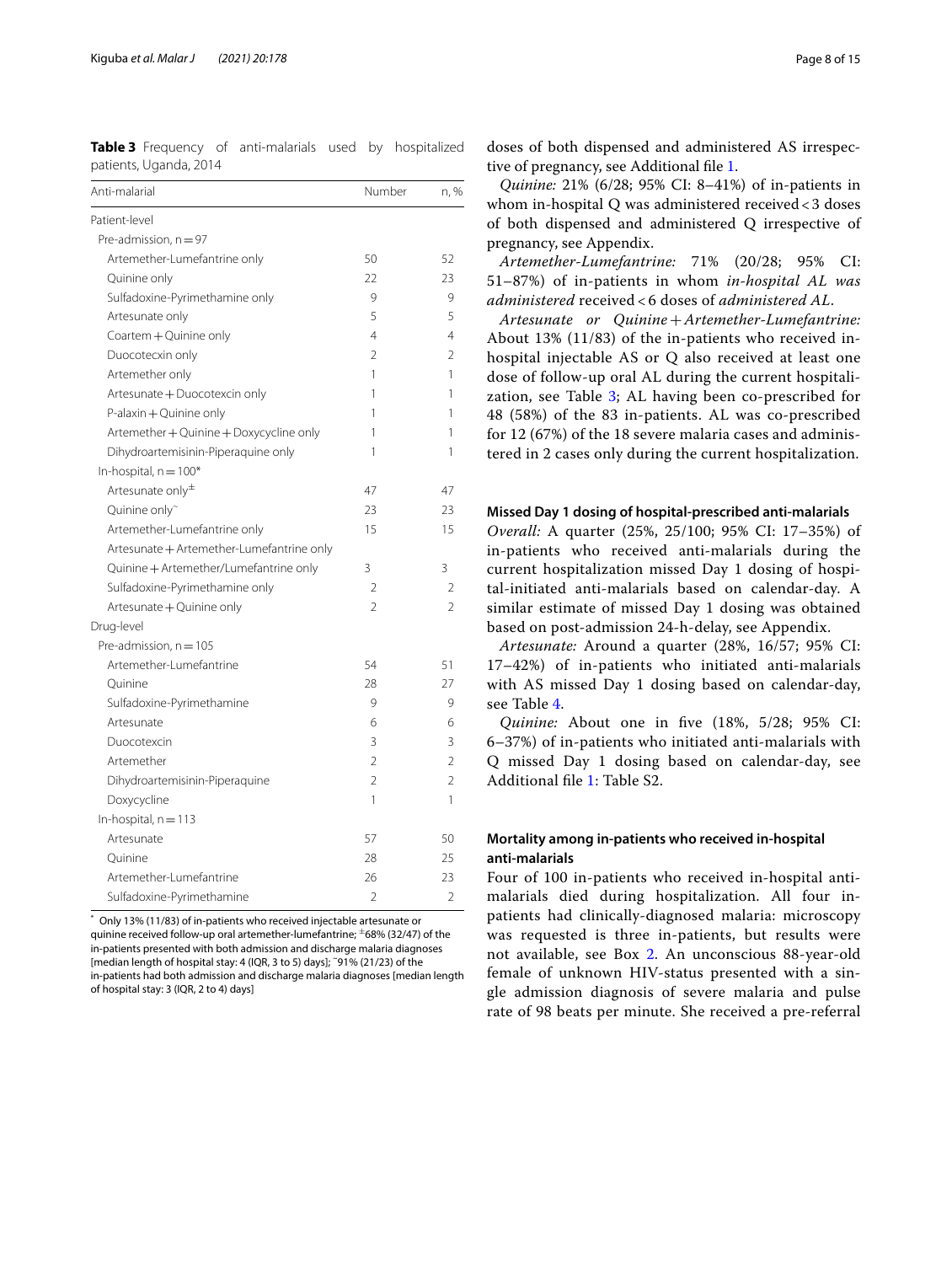<span id="page-8-0"></span>

| Length of<br>stay, days | Preadmission<br>anti-malarial<br>use | Admission<br>Diagnosis<br>Malaria | Discharge<br>Diagnosis<br>Malaria | co-prescribed<br>$\preccurlyeq$ | Switched to AL           | Prescribed<br>AS Doses | AS Doses<br>Received | Day 1   | Day 2   | Day 3   | Day 4   | Day 5  | Day 6  | Day 7 | Day 8 |
|-------------------------|--------------------------------------|-----------------------------------|-----------------------------------|---------------------------------|--------------------------|------------------------|----------------------|---------|---------|---------|---------|--------|--------|-------|-------|
| $\sim$                  | $\frac{1}{2}$                        | yes                               | $\frac{1}{2}$                     | $\frac{1}{2}$                   | $\frac{1}{2}$            | $\sim$                 |                      |         | 1 dose  |         |         |        |        |       |       |
| $\infty$                | $\frac{1}{2}$                        | Yes                               | Yes                               | yes                             | $\frac{1}{2}$            | $\sim$                 |                      | dose    | 2 doses |         |         |        |        |       |       |
| 4                       | $\frac{1}{2}$                        | Yes                               | Yes                               | $\geq$                          | $\geq$                   | $\circ$                | $\sim$               | dose    | 1 dose  |         |         |        |        |       |       |
| ∽                       | $\frac{1}{2}$                        | Yes                               | Yes                               | Yes                             | $\frac{1}{2}$            | $\sim$                 | m                    | dose    | 1 dose  | 1 dose  |         |        |        |       |       |
| $\sim$                  | $\stackrel{\circ}{\geq}$             | Yes                               | Yes                               | Yes                             | $\stackrel{\circ}{\geq}$ | $\sim$                 |                      | dose    |         |         |         |        |        |       |       |
| 4                       | Yes                                  | Yes                               | Yes                               | Yes                             | $\frac{1}{2}$            | $\supseteq$            | $\infty$             | 1 dose  |         | 1 dose  | 1 dose  |        |        |       |       |
| ທ                       | $\stackrel{\circ}{\geq}$             | $\frac{1}{2}$                     | $\geq$                            | $\stackrel{\circ}{\geq}$        | $\frac{1}{2}$            | $\infty$               |                      |         | 2 doses |         |         |        |        |       |       |
| $\sim$                  | $\geq$                               | Yes                               | Yes                               | Yes                             | Yes                      | $\infty$               | $\sim$               | 2 doses |         |         |         |        |        |       |       |
| 4                       | $\stackrel{\circ}{\geq}$             | Yes                               | $\frac{1}{2}$                     | yes                             | yes                      | 3                      |                      | 1 dose  | 1 dose  |         |         |        |        |       |       |
| LO                      | yes                                  | Yes                               | Yes                               | Yes                             | Yes                      |                        |                      | dose    |         |         |         |        |        |       |       |
| 4                       | $\frac{1}{2}$                        | Yes                               | Yes                               | Yes                             | $\frac{1}{2}$            | $\infty$               | $\sim$               | dose    | 1 dose  |         |         |        |        |       |       |
| $\overline{5}$          | $\frac{1}{2}$                        | Yes                               | Yes                               | $\geq$                          | $\stackrel{\circ}{\geq}$ | $\infty$               | 4                    |         | 1 dose  | 2 doses | 1 dose  |        |        |       |       |
| $\sqrt{2}$              | $\frac{1}{2}$                        | Yes                               | Yes                               | $\geq$                          | $\geq$                   | $\infty$               | $\infty$             | 1 dose  | 1 dose  | 1 dose  |         |        |        |       |       |
| $\cup$                  | $\geq$                               | yes                               | $\frac{\circ}{\geq}$              | $\geq$                          | $\geq$                   | $\sim$                 | $\infty$             |         | 1 dose  | 1 dose  | 1 dose  |        |        |       |       |
| $\supseteq$             | Yes                                  | Yes                               | $\stackrel{\circ}{\geq}$          | $\geq$                          | $\geq$                   | $\infty$               | $\sim$               | 1 dose  | 1 dose  |         |         |        |        |       |       |
| $\sim$                  | Yes                                  | $\frac{1}{2}$                     | $\stackrel{\circ}{\geq}$          | $\geq$                          | $\geq$                   | $\sim$                 | m                    | dose    | 2 doses |         |         |        |        |       |       |
| $\cup$                  | Yes                                  | Yes                               | Yes                               | Yes                             | $\frac{1}{2}$            | $\sim$                 | $\sim$               | dose    | 1 dose  |         |         |        |        |       |       |
| $\sim$                  | $\stackrel{\circ}{\geq}$             | Yes                               | Yes                               | Yes                             | $\frac{1}{2}$            | $\infty$               | $\sim$               | 1 dose  | 1 dose  |         |         |        |        |       |       |
| $\infty$                | $\stackrel{\circ}{\geq}$             | Yes                               | Yes                               | Yes                             | $\frac{0}{2}$            | $\sim$                 | $\infty$             | 2 doses | 1 dose  |         |         |        |        |       |       |
| $\supseteq$             | $\stackrel{\circ}{\geq}$             | $\stackrel{\circ}{\geq}$          | $\geq$                            | $\stackrel{\circ}{\geq}$        | $\stackrel{\circ}{\geq}$ | $\infty$               | 4                    |         | 1 dose  | 1 dose  | 2 doses |        |        |       |       |
| $\sim$                  | $\stackrel{\circ}{\geq}$             | Yes                               | Yes                               | Yes                             | $\frac{1}{2}$            | $\infty$               | $\sim$               |         | 2 doses |         |         |        |        |       |       |
| $\sqrt{2}$              | $\geq$                               | $\frac{1}{2}$                     | Yes                               | Yes                             | $\frac{1}{2}$            | N                      | $\infty$             |         | 1 dose  | 1 dose  | 1 dose  |        |        |       |       |
| $\sim$                  | $\geq$                               | Yes                               | Yes                               | Yes                             | $\frac{0}{2}$            | 4                      |                      | 1 dose  |         |         |         |        |        |       |       |
|                         | yes                                  | Yes                               | Yes                               | yes                             | $\frac{1}{2}$            | 4                      | $\infty$             | dose    | 1 dose  | 1 dose  |         |        |        |       |       |
| $m \, m \, m$           | $\frac{1}{2}$                        | Yes                               | Yes                               | Yes                             | $\frac{1}{2}$            | $\infty$               | $\infty$             | dose    | 2 doses |         |         |        |        |       |       |
|                         | Yes                                  | Yes                               | Yes                               | $\geq$                          | $\geq$                   | $\infty$               | $\infty$             | dose    | 1 dose  | 1 dose  |         |        |        |       |       |
| $\infty$                | Yes                                  | Yes                               | Yes                               | yes                             | $\geq$                   | $\infty$               | $\sim$               | dose    | I dose  |         |         |        |        |       |       |
| 5                       | Yes                                  | Yes                               | Yes                               | Yes                             | $\frac{1}{2}$            |                        | ₹                    | dose    | I dose  | 1 dose  | 1 dose  |        |        |       |       |
| $\overline{4}$          | Yes                                  | Yes                               | Yes                               | Yes                             | $\geq$                   | m                      | $\infty$             | dose    | dose    | 1 dose  |         |        |        |       |       |
| $\sim$                  | Yes                                  | Yes                               | Yes                               | Yes                             | $\stackrel{\circ}{\geq}$ | $\infty$               | $\infty$             | dose    | 1 dose  | 1 dose  |         |        |        |       |       |
| $\overline{5}$          | Yes                                  | Yes                               | Yes                               | Yes                             | $\stackrel{\circ}{\geq}$ | $\infty$               | $\infty$             | dose    |         | I dose  | 1 dose  |        |        |       |       |
|                         | Yes                                  | Yes                               | Yes                               | Yes                             | Yes                      |                        | $\infty$             | 1 dose  |         |         |         | 1 dose | 1 dose |       |       |
| $\sqrt{ }$              | $\stackrel{\circ}{\geq}$             | $\stackrel{\circ}{\geq}$          | $\stackrel{\circ}{\geq}$          | Yes                             | $\stackrel{\circ}{\geq}$ | m                      | $\infty$             |         | 1 dose  | 1 dose  | 1 dose  |        |        |       |       |
|                         | Yes                                  | yes                               | Yes                               | Yes                             | $\frac{1}{2}$            |                        |                      | 1 dose  | 1 dose  |         |         |        |        |       |       |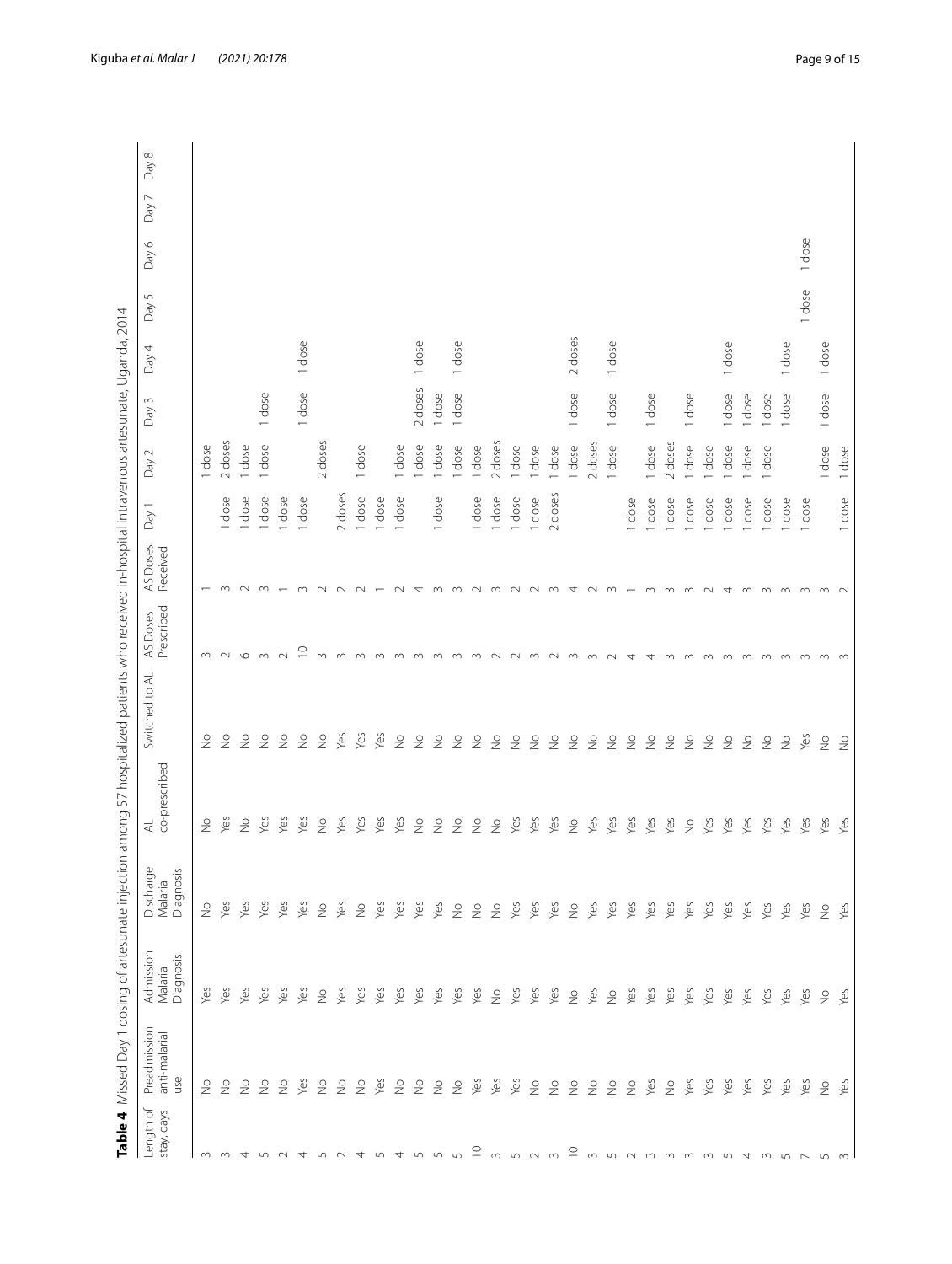|                         | Table 4 (continued)                                    |                                   |                                   |                                                                                                                                                                                                                                                                                                            |                          |                        |                      |               |             |                 |               |            |       |       |         |
|-------------------------|--------------------------------------------------------|-----------------------------------|-----------------------------------|------------------------------------------------------------------------------------------------------------------------------------------------------------------------------------------------------------------------------------------------------------------------------------------------------------|--------------------------|------------------------|----------------------|---------------|-------------|-----------------|---------------|------------|-------|-------|---------|
| Length of<br>stay, days | Preadmission<br>anti-malarial<br>yso                   | Admission<br>Diagnosis<br>Malaria | Discharge<br>Diagnosis<br>Malaria | co-prescribed<br>₹                                                                                                                                                                                                                                                                                         | Switched to AL           | Prescribed<br>AS Doses | AS Doses<br>Received | Day 1         | Day 2       | Day 3           | Day 4         | S<br>Day   | Day 6 | Day 7 | Day 8   |
| 4                       | $\frac{1}{2}$                                          | yes                               | Yes                               | $\frac{1}{2}$                                                                                                                                                                                                                                                                                              | $\geq$                   | $\infty$               | $\sim$               | dose          | 1 dose      |                 |               |            |       |       |         |
| $\sim$                  | $\frac{1}{2}$                                          | yes                               | Yes                               | Yes                                                                                                                                                                                                                                                                                                        | $\frac{1}{2}$            | $\infty$               |                      | 1 dose        |             |                 |               |            |       |       |         |
| $\circ$                 | $\geq$                                                 | yes                               | Yes                               | $\frac{1}{2}$                                                                                                                                                                                                                                                                                              | $\frac{1}{2}$            | $\sim$                 | $\sim$               | 1 dose        | 1 dose      |                 |               |            |       |       |         |
| $\circ$                 | $\frac{1}{2}$                                          | yes                               | yes                               | $\stackrel{\circ}{\geq}$                                                                                                                                                                                                                                                                                   | $\geq$                   | $\sim$                 | $\infty$             |               |             |                 | 1 dose        | 2 doses    |       |       |         |
| $\infty$                | Yes                                                    | $\frac{1}{2}$                     | $\frac{1}{2}$                     | Yes                                                                                                                                                                                                                                                                                                        | $\frac{1}{2}$            |                        |                      | 1 dose        |             |                 |               |            |       |       |         |
| 4                       | $\stackrel{\circ}{\geq}$                               | Yes                               | Yes                               | Yes                                                                                                                                                                                                                                                                                                        | $\stackrel{\circ}{\geq}$ |                        |                      |               | 1 dose      | 2 doses         |               |            |       |       |         |
|                         | Yes                                                    | Yes                               | $\geq$                            | Yes                                                                                                                                                                                                                                                                                                        | $\stackrel{\circ}{\geq}$ |                        |                      | 1 dose        | 2 doses     |                 |               |            |       |       |         |
| ₹                       | $\geq$                                                 | Yes                               | yes                               | $\geq$                                                                                                                                                                                                                                                                                                     | $\stackrel{\circ}{\geq}$ |                        |                      | dose          | I dose      | 1 dose          |               |            |       |       |         |
|                         | Yes                                                    | $\frac{1}{2}$                     | Š                                 | Yes                                                                                                                                                                                                                                                                                                        | $\frac{1}{2}$            |                        |                      | 1 dose        | 2 doses     |                 |               |            |       |       |         |
| 4                       | Yes                                                    | Yes                               | yes                               | Yes                                                                                                                                                                                                                                                                                                        | $\frac{1}{2}$            |                        | $\infty$             |               | 1 dose      | 2 doses         |               |            |       |       |         |
| $\sigma$                | $\geq$                                                 | Yes                               | Yes                               | yes                                                                                                                                                                                                                                                                                                        | Yes                      | 4                      | $\infty$             |               |             | 1 dose          | 1 dose        | 1 dose     |       |       |         |
| 4                       | Yes                                                    | yes                               | $\stackrel{\circ}{\geq}$          | Yes                                                                                                                                                                                                                                                                                                        | Yes                      |                        | $\infty$             |               | 2 doses     | 1 dose          |               |            |       |       |         |
| 4                       | $\geq$                                                 | Yes                               | Yes                               | Yes                                                                                                                                                                                                                                                                                                        | $\frac{1}{2}$            | $\circ$                | $\sim$               |               |             | dose            | 1 dose        |            |       |       |         |
| $\infty$                | $\frac{1}{2}$                                          | yes                               | Š                                 | Yes                                                                                                                                                                                                                                                                                                        | Yes                      |                        |                      | 1 dose        |             |                 |               |            |       |       |         |
| $\frac{8}{10}$          | Yes                                                    | yes                               | $\geq$                            | $\frac{1}{2}$                                                                                                                                                                                                                                                                                              | $\frac{1}{2}$            | $\infty$               | $\infty$             | dose          | 2 doses     |                 |               |            |       |       |         |
| 4                       | $\frac{1}{2}$                                          | yes                               | Yes                               | $\geq$                                                                                                                                                                                                                                                                                                     | $\frac{1}{2}$            | $\infty$               |                      | dose          |             |                 |               |            |       |       |         |
| $\circ$                 | $\frac{1}{2}$                                          | Yes                               | $\stackrel{\circ}{\geq}$          | $\frac{1}{2}$                                                                                                                                                                                                                                                                                              | $\geq$                   | $\infty$               | 4                    | dose          | 1 dose      | 2 doses         |               |            |       |       |         |
| $\overline{5}$          | $\frac{1}{2}$                                          | Yes                               | Yes                               | Yes                                                                                                                                                                                                                                                                                                        | $\geq$                   | $\infty$               | $\infty$             |               | 2 doses     | 1 dose          |               |            |       |       |         |
| $\infty$                | $\frac{1}{2}$                                          | yes                               | $\frac{1}{2}$                     | $\stackrel{\circ}{\geq}$                                                                                                                                                                                                                                                                                   | $\frac{1}{2}$            |                        |                      | 1 dose        |             |                 |               |            |       |       |         |
|                         | $\frac{1}{2}$                                          | Š                                 | Yes                               | Yes                                                                                                                                                                                                                                                                                                        | $\frac{1}{2}$            | $\sim$                 |                      |               | I dose      |                 |               |            |       |       |         |
| 4                       | Yes                                                    | $\stackrel{\circ}{\geq}$          | $\stackrel{\circ}{\geq}$          | $\stackrel{\circ}{\geq}$                                                                                                                                                                                                                                                                                   | $\stackrel{\circ}{\geq}$ | $\sim$                 | $\sim$               | 1 dose        | 1 dose      |                 |               |            |       |       |         |
| S                       | Yes                                                    | $\stackrel{\circ}{\geq}$          | yes                               | $\stackrel{\circ}{\geq}$                                                                                                                                                                                                                                                                                   | $\frac{1}{2}$            | $\sim$                 | $\infty$             | 1 dose        | 2 doses     |                 | 1 dose        | 2 doses    |       |       | 2 doses |
|                         | $\frac{1}{2}$                                          | yes                               | Yes                               | Yes                                                                                                                                                                                                                                                                                                        | $\frac{1}{2}$            | $\sim$                 | $\sim$               | 1 dose        | 1 dose      |                 |               |            |       |       |         |
| Missed-dose day, n      |                                                        |                                   |                                   |                                                                                                                                                                                                                                                                                                            |                          |                        |                      | $\frac{6}{1}$ | $\supseteq$ | $\infty$        |               |            |       |       |         |
|                         | Dose-day data unavailable, n1                          |                                   |                                   |                                                                                                                                                                                                                                                                                                            |                          |                        |                      | $\circ$       | $\sqrt{2}$  | 27              | 44            | 52         |       |       |         |
|                         | Dose-day data available, N*                            |                                   |                                   |                                                                                                                                                                                                                                                                                                            |                          |                        |                      | $57\,$        | 52          | $\overline{50}$ | $\frac{3}{2}$ | $\sqrt{2}$ |       |       |         |
|                         | Proportion of in-patients with missed Day 1 data, n/N~ |                                   |                                   |                                                                                                                                                                                                                                                                                                            |                          |                        |                      | 28%           |             |                 |               |            |       |       |         |
|                         |                                                        |                                   |                                   | The variation from 1 to 2 AS doses per calendar day depends on the time of day that an in-patient injectable AS is given at 0, 12, 24 h then in-patient is switched to oral AL if he/she can tolerate it. Thus,<br>an in-patient might receive 1 to 2 AS doses per calendar-day and very rarely 3 AS doses |                          |                        |                      |               |             |                 |               |            |       |       |         |
|                         |                                                        |                                   |                                   | *N=[(The 57 artesunate users) – (Number of in-patients who did not have artesunate dose-day data)] or (57-n1);~ 95% confidence intervals for the estimate is 28% (17-42%)                                                                                                                                  |                          |                        |                      |               |             |                 |               |            |       |       |         |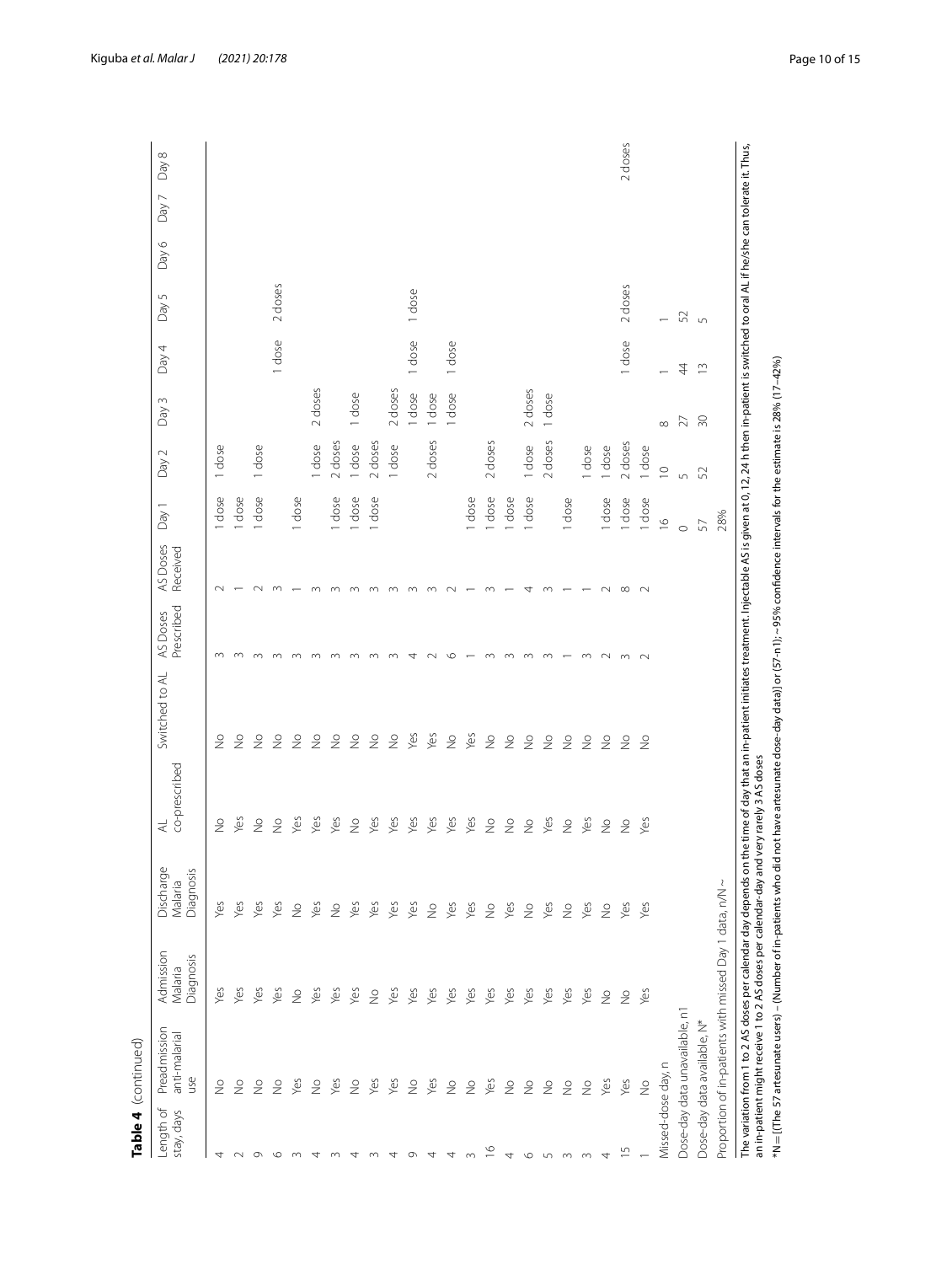intramuscular Q dose 23 h preadmission and two Q doses 11 h apart after admission. She died on Day 2 of hospitalization. The other three cases had multiple diagnoses, see Box 2.

| Box 2 Mortality of four in-patients who received in-hospital |
|--------------------------------------------------------------|
| anti-malarial treatment, Uganda                              |

| Particulars  | Clinical notes                                                                                                                                                                                                                                                                                                                                                                                                                                                                                                                                                                                                                                                                                                                                                                             |
|--------------|--------------------------------------------------------------------------------------------------------------------------------------------------------------------------------------------------------------------------------------------------------------------------------------------------------------------------------------------------------------------------------------------------------------------------------------------------------------------------------------------------------------------------------------------------------------------------------------------------------------------------------------------------------------------------------------------------------------------------------------------------------------------------------------------|
| Quinine      | One in-patient who received Q dur-<br>ing admission died in hospital                                                                                                                                                                                                                                                                                                                                                                                                                                                                                                                                                                                                                                                                                                                       |
| Patient 1-O  | An 88-year-old female of unknown<br>HIV-status presented with a single<br>admission diagnosis of severe<br>malaria which manifested with<br>fever, chills and unconsciousness.<br>She was referred from a clinic<br>for further management after<br>receiving an initial intramuscular<br>dose of quinine (23 h prior to the<br>current admission). Her vitals on<br>admission were: pulse rate (98<br>beats per minute); blood pressure<br>(116/63 mmHg); temperature<br>(35.9 °C). Microscopy for malaria<br>parasites was requested on<br>admission (Day 1) but the results<br>were not returned by Day 2. She<br>received 2-doses of Q which were<br>administered 11 h apart, the first<br>dose being 2 h after admission on<br>Day 1. The patient died on Day 2<br>of hospitalization |
| Artesunate   | Two in-patients who received AS<br>during admission died in hospital.<br>None of the two in-patients pre-<br>sented with either an admission or<br>a definitive malaria diagnosis:                                                                                                                                                                                                                                                                                                                                                                                                                                                                                                                                                                                                         |
| Patient 1-AS | A 20-year-old female of unknown<br>HIV-status was admitted with<br>suspected severe sepsis of chest<br>focus, bacterial pneumonia,<br>urinary tract infection (UTI), salmo-<br>nellosis and acute gastroenteritis.<br>Microscopy for malaria parasites<br>was requested on Day 1 but the<br>results were not returned. She<br>missed Day 1 dosing of AS and<br>subsequently received 4 doses of<br>AS. Her definitive diagnoses were<br>UTI, pneumonia and salmo-<br>nellosis. She died on Day 4 of<br>hospitalization                                                                                                                                                                                                                                                                     |

| Particulars               | Clinical notes                                                                                                                                                                                                                                                                                                                                                                                                                                                                                                                            |
|---------------------------|-------------------------------------------------------------------------------------------------------------------------------------------------------------------------------------------------------------------------------------------------------------------------------------------------------------------------------------------------------------------------------------------------------------------------------------------------------------------------------------------------------------------------------------------|
| Patient 2-AS              | A 24-year-old HIV-positive female<br>presented with severe immuno-<br>suppression, sepsis, disseminated<br>tuberculosis and/or tuberculous<br>meningitis, atypical measles<br>syndrome and toxoplasmosis.<br>Microscopy for malaria parasites<br>was not requested on admission.<br>She received 2 doses of AS and<br>never missed Day 1 dosing. Her<br>definitive diagnosis was severe<br>immunosuppression. She died on<br>Day 10 of hospitalization                                                                                    |
| Artemether + Lumefantrine | One in-patient who received AL in<br>hospital died                                                                                                                                                                                                                                                                                                                                                                                                                                                                                        |
| Patient 1-AL              | A 23-year-old HIV-positive female<br>presented with working diagnoses<br>of immunosuppression, malaria,<br>septicaemia, urinary tract infection<br>and anaemia. Microscopy for<br>malaria parasites was requested<br>on admission (Day 1) but the<br>results were not returned. Duo-<br>cotexcin (DP) was prescribed on<br>Day 1 but was neither dispensed<br>nor administered. One dose of AL<br>was administered on Day 3. Her<br>definitive diagnoses were immu-<br>nosuppression and malaria. She<br>died on Day 6 of hospitalization |

## **Patient‑level risk‑factors for missed Day 1 dosing of anti‑malarials**

Number of admission diagnoses was a statistically signifcant risk-factor for missed Day 1 dosing of hospital-initiated anti-malarials based on calendar-day ( $aOR = 2.6$ , 95% CI: 1.52–4.56; *P*-value=0.001), see Table [5.](#page-11-0) Similar results of missed Day 1 risk-factor were obtained based on post-admission 24-h-delay, see Table S3. Malaria-inpregnancy and severity of malaria were not signifcantly related to missed Day 1 dosing of anti-malarials.

## **Missed Day 1 dosing of hospital-initiated anti-malarials versus length of hospital stay**

No statistically signifcant association was observed between missed Day 1 dosing of anti-malarials and length of hospital stay (OR 1.1, 95% CI: 0.91–1.27; *P*-value < 0.396). The mean length of hospital stay for missed Day 1 cases was 4.7 (SD=1.7) days *versus* 4.2  $(SD=2.5)$  days for non-cases.

## **Discussion**

Malaria microscopy was requested in 77% of in-patients with an admission malaria diagnosis, similar to estimates for the public sector (80%) in moderate- to hightransmission countries in sub-Saharan Africa (SSA) [\[1](#page-13-0)].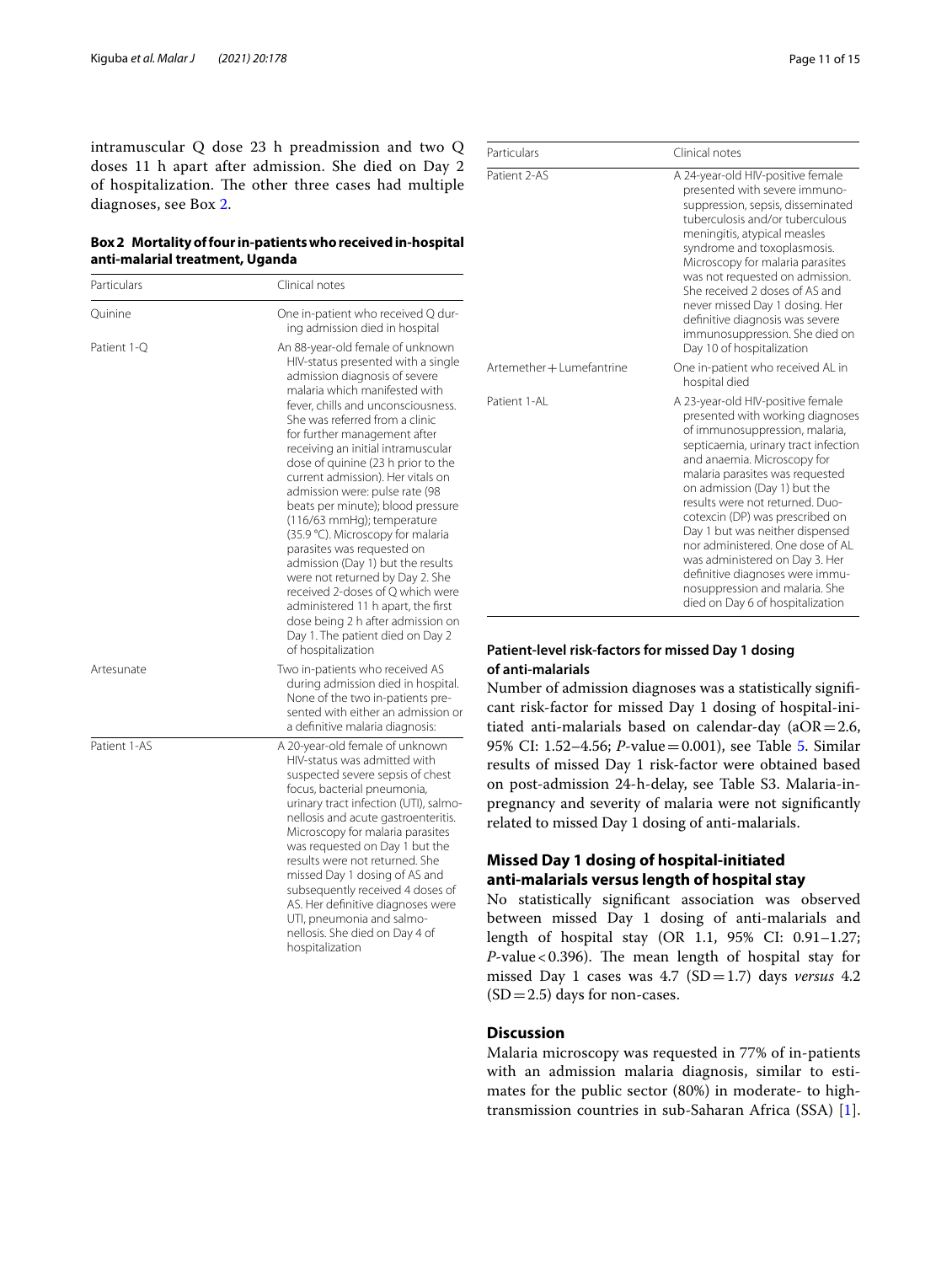|                                  |                                           |                              | Missed Day 1 dosing of anti-malarials by calendar-day, n (%); (N = 83) |                 |                         |         |                  |                         |         |
|----------------------------------|-------------------------------------------|------------------------------|------------------------------------------------------------------------|-----------------|-------------------------|---------|------------------|-------------------------|---------|
| Factor                           |                                           | Missed Calendar-Day 1 dosing |                                                                        |                 | Crude Analysis          |         |                  | Adjusted Analysis       |         |
|                                  | Yes                                       | $\frac{1}{2}$                | Total, [% col] <sup>a</sup>                                            | OR <sup>b</sup> | 95% for CI <sup>c</sup> | P-value | aOR <sup>b</sup> | 95% for CI <sup>c</sup> | P-value |
|                                  | Antiretroviral therapy use                |                              |                                                                        |                 |                         |         |                  |                         |         |
| $\geq$                           | 15 (20)                                   | 59 (80)                      | 74 [89]                                                                | $\frac{1}{2}$   |                         |         | $\supseteq$      |                         |         |
| Yes                              | 5 (56)                                    | 4 (44)                       | [11]                                                                   | 49              | $1.17 - 20.6$           | 0.029   | 49               | $0.90 - 26.1$           | 0.066   |
|                                  | Aalaria microscopy test results available |                              |                                                                        |                 |                         |         |                  |                         |         |
| $\frac{1}{2}$                    | 8(17)                                     | 39 (83)                      | 47 [57]                                                                | $\frac{1}{2}$   |                         |         | $\supseteq$      |                         |         |
| Yes                              | 12(33)                                    | 24 (67)                      | 36 [43]                                                                | 24              | $0.87 - 6.82$           | 0.090   | 24               | $0.70 - 8.40$           | 0.165   |
|                                  | inear on number of working                |                              |                                                                        |                 |                         |         |                  |                         |         |
| Diagnoses 20                     |                                           | 3                            | 83                                                                     | 2.6             | $1.56 - 4.35$           | < 0.001 | 2.6              | 1.52-4.56               | 0.001   |
| % Column                         |                                           |                              |                                                                        |                 |                         |         |                  |                         |         |
| OR Odds Ratio                    |                                           |                              |                                                                        |                 |                         |         |                  |                         |         |
| <sup>c</sup> Confidence interval |                                           |                              |                                                                        |                 |                         |         |                  |                         |         |

<span id="page-11-0"></span>

| י ל את לבת לבו לכם לכם לכת לפאמת הודיבת המשקלי וכל לאיני לאיני לאיני לאיני לאיני לאיני לאיני לאיני לאיני לאיני<br>היא לאיני לאיני לאיני לאיני לאיני לאיני לאיני לאיני לאיני לאיני לאיני לאיני לאיני לאיני לאיני לאיני לאיני לאינ<br>55<br>J<br>J<br>) フンソコン コミュニ<br>j<br>フノ・フィニ ミニミ<br>Ĵ<br>5<br>D<br>)<br>)<br>)<br>)<br>١<br>ò ∣ ve<br>j<br>í<br>d<br><b>.</b><br>2<br>i<br>ļ<br>ׇ֖֘֝֝֬<br>i<br>1<br>$\overline{\phantom{a}}$<br>J | ip cinclem animate are ativitation is 2 p.m.<br>$\mathbf{r}$<br>j<br>ć<br>J<br>5<br>-<br>,<br>5<br>. | 5<br>3<br>2<br>$\overline{\phantom{a}}$<br>l<br>۱<br>֧֦֧֧֦֧ׅ֧֦֧ׅ֧֦֧ׅ֧ׅ֧ׅ֧֧ׅ֧֧֧ׅ֪֛֛֛֛֛֚֚֚֚֚֚֚֚֚֚֚֚֡֕֓֕֓֕֓֕֓֕֓֝֓֓֕֓֡֝֬֓֝֓֜֓֜֓֓֜֓֓֜֓֜֓֝֬֜֓֝֬֝֬֜֝֓֝֓<br>֖֖ׅׅׅ֪֧֚֚֚֚֚֚֚֚֚֚֚֚֚֚֚֚֚֚֚֚֚֚֚֚֚֚֚֚֡֬֡֡֓֡֡֓֞֡֡֓֞֓֞֬ |
|--------------------------------------------------------------------------------------------------------------------------------------------------------------------------------------------------------------------------------------------------------------------------------------------------------------------------------------------------------------------------------------------------------------------------------------|------------------------------------------------------------------------------------------------------|---------------------------------------------------------------------------------------------------------------------------------------------------------------------------------------------------------|
| Į                                                                                                                                                                                                                                                                                                                                                                                                                                    |                                                                                                      |                                                                                                                                                                                                         |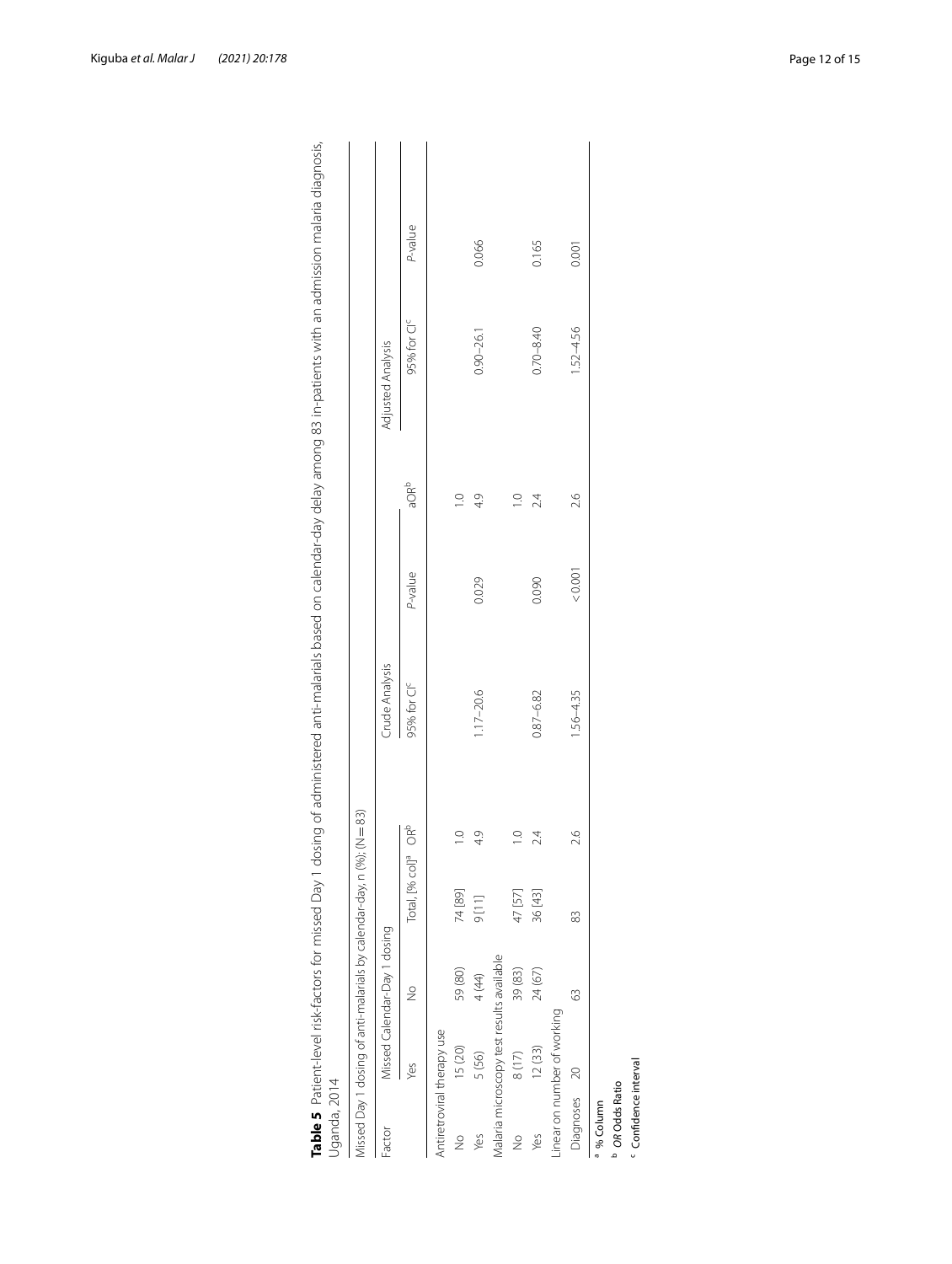Unfortunately, only half the microscopy results were available to guide appropriate anti-malarial treatment. Thus, despite decent microscopy rates, healthcare professionals still rely on clinical judgement to treat half the suspected malaria cases. Clinical judgement increases the risk of unnecessary anti-malarial treatment and, in turn, depletes anti-malarial stocks for in-patients who truly need them; and increases the incidence of associated adverse drug reactions and drug resistance [[2\]](#page-13-1). Seven in ten in-patients with suspected non-pregnancy-related malaria tested negative for malaria and would therefore not need anti-malarials; compared with only two in ten in-patients with suspected malaria-inpregnancy. The value of a confirmed malaria diagnosis depends on prompt availability of parasitology results and whether the clinician uses the results to decide how to manage the patient. Malaria negative test-results as confrmed by microscopy—the gold standard—should prompt clinicians to examine patients for other causes of illness and treat them accordingly [\[2](#page-13-1)]. However, the interpretation of negative microscopy results should take into account the high rates of anti-malarial pretreatment, which was as high as one in three admitted patients with suspected malaria in this patient cohort. A rapid diagnostic test (RDT), in addition to microscopy, could be used to detect the *HRP2* malaria antigen in patients who recently received anti-malarials and whose blood flms are, thus, likely to show no malaria parasitaemia [[2\]](#page-13-1). RDTs can give positive results for up to 1-month after parasite clearance [[2\]](#page-13-1).

One in six cases of confrmed malaria, none of whom had severe symptoms, did not receive anti-malarials during the current hospitalization, which raises concern over the safety of in-patient care at this tertiary care hospital. In high transmission zones, many patients with other causes of admission could carry malaria parasites without symptoms; however, they should receive anti-malarial treatment when the infection is confrmed. Poor coordination between the laboratory and clinicians is likely to lead to missed anti-malarial treatment, which is exacerbated by high in-patient loads of up to 80 admissions in wards with official bed capacity of  $54$  [\[3](#page-14-0)]. Introducing an integrated electronic health record (EHR) system to track in-patient care could significantly improve the flow of information between diferent hospital departments and, in so doing, promote efficient clinical management of inpatients [\[12](#page-14-8)].

Seven in eight in-patients initiated on injectable AS or Q did not receive the recommended follow-up oral AL. Also, one in four in-patients who received at least one inhospital dose of prescribed anti-malarials missed the frst day of their anti-malarial treatment. The missed treatment could be worsened by the observed disparities in prescribed, dispensed and administered anti-malarials similar to observations made elsewhere  $[8, 10]$  $[8, 10]$  $[8, 10]$ . Possible reasons for these system lapses include; (i) drug stockouts, (ii) poor communication between clinician and patient/caregiver and, (iii) work overload [[3\]](#page-14-0). The hospital should improve its stock forecasting for in-demand anti-malarials, promote intern-pharmacist-led bedside dispensing to reduce the clinicians' workload during drug administration, and improve supervision of junior and mid-level clinicians to promote accountability to inpatients and the hospital [[3\]](#page-14-0).

Each additional admission diagnosis increases by more than two-fold the odds of missed Day 1 dosing of prescribed anti-malarials, which underlines the need for prompt availability of malaria test-results to promote the timely initiation of anti-malarials. Prompt and complete anti-malarial treatment rapidly eliminates malaria parasites from a patient's bloodstream [\[13](#page-14-9)]. Patients with severe malaria should access timely appropriate anti-malarials and complete full courses of prescribed anti-malarials to promote therapeutic success, reduce malaria-related morbidity and mortality, and prevent the emergence and spread of drug resistance [[7–](#page-14-3)[9\]](#page-14-4).

In-patients with an admission malaria-in-pregnancy diagnosis seemed more likely to have a microscopicallyconfrmed malaria diagnosis than in-patients with other admission malaria diagnoses. This comparative advantage at diagnosis did not translate into better anti-malarial treatment because no pregnancy-related diference was observed in the prescription, dispensing and administration of anti-malarials. Improvement in the anti-malarial medication-use-cycle should target systemic weaknesses.

Unlike Q, the hospital frequently encounters drug stock-outs of in-demand free-of-charge AS and AL, which in-patients must purchase from private community pharmacies to prevent lapses in prescribed treatment. Drugs bought from private community pharmacies are not recorded as dispensed in the hospital pharmacy registers [[3\]](#page-14-0), which explains why the reported number of in-patients with administered AS and AL exceeds the number of in-patients to whom these two drugs were dispensed. AS and AL are more in-demand than Q because; (i) AS is the drug of choice for its faster parasite clearance, has a less tedious administration regime, and safer profle and, (ii) AL is administered after both injectable AS and Q as the continuation of anti-malarial treatment in severe malaria [\[2](#page-13-1)].

Death could be attributed to severe malaria and/or to quinine-related treatment in the 88-year-old female with a single admission diagnosis of severe malaria. The caveat to this malaria-related attribution is diagnosis based on clinical judgement only (in the absence of microscopy results), unknown HIV-serostatus, advanced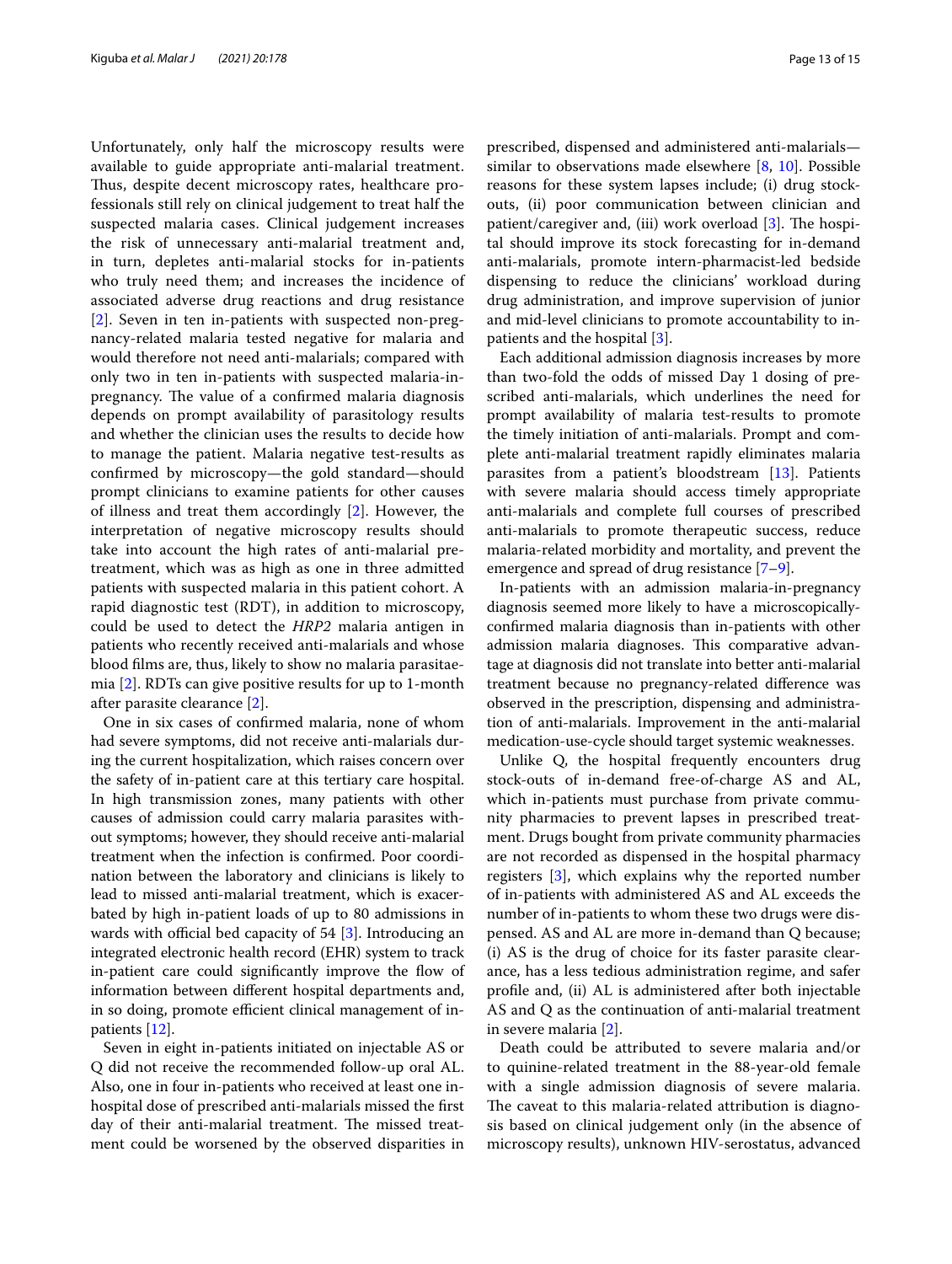age, unknown random blood sugar levels and other comorbidities—especially cardiovascular comorbidities. That notwithstanding, Q was poorly administered at intervals of 23 h (between frst and second doses) and 11 h (between second and third doses). Yet, 8-hourly intervals of injectable Q administration for at least 24 h are recommended until the patient is able to take oral medication  $[2]$  $[2]$ . The unconsciousness manifested in this in-patient is a known key sign of hypoglycaemia in severe falciparum malaria and carries a high risk of mortality [[2\]](#page-13-1). Unfortunately, hypoglycaemia can result from both severe malaria and quinine-induced hyperinsulinaemia. Thus, blood sugar levels should be checked frequently in severe malaria in-patients who receive  $Q$  [[2\]](#page-13-1). Also, this in-patient had tachycardia which could have resulted from Q use and/or hypoglycaemia. With hindsight, this elderly in-patient should have been treated with injectable AS instead, although the frequent unavailability of in-demand AS, and its associated higher cost, often dictates treatment with  $Q$ . This fatal case of suspected severe malaria underpins the need for the rapid turnaround of microscopy test-results. To further improve the clinical management of in-patients with severe malaria, the hospital should also invest in routine tests for random blood sugar, haemoglobin level/haematocrit, blood gases, urea and electrolytes; and in fuid balance charts as well as intensive nursing care.

The study limitations have been reported elsewhere [[3](#page-14-0)]. Briefy, the study was conducted at Uganda's National Referral and Teaching Hospital and the results might not be generalizable to facilities with lower calibres of in-patient care. Also, anti-malarials that were purchased from private community pharmacies were not documented as dispensed in the hospital register so we obtained this dispensing information by interviewing the in-patients and/or their caregivers [\[3](#page-14-0)].

## **Conclusion**

Half the malaria microscopy results were not available to guide the clinical management of malaria despite that the rate of testing was high. Seven in eight in-patients initiated on injectable AS or Q did not receive the recommended follow-up treatment of oral AL. One in four in-patients delayed to initiate hospital anti-malarials by at least one calendar day. The hospital should review its workflows to encourage prompt availability of malaria test-results to promote timely anti-malarial treatment based on confirmed diagnosis as opposed to clinical judgement only. Improved stock forecasting for in-demand antimalarials, intern-pharmacist-led bed side dispensing and frequent audits of junior and mid-level clinicians could improve the quality of treatment for malaria inpatients in Uganda.

#### **Supplementary Information**

The online version contains supplementary material available at [https://doi.](https://doi.org/10.1186/s12936-021-03712-3) [org/10.1186/s12936-021-03712-3](https://doi.org/10.1186/s12936-021-03712-3).

<span id="page-13-2"></span>**Additional fle 1**: **Table S1**: Clinical details of 21 inpatients with a single admitting/discharge malaria diagnosis, Uganda, 2014. **Table S2**. Missed Day 1 dosing of quinine injection among 28 hospitalized patients who received in-hospital intravenous quinine, Uganda, 2014. **Table S3**. Patientlevel risk factors for missed Day 1 dosing of administered antimalarials based on a 24-hour delay since admission among 72 inpatients with an admitting malaria diagnosis, Uganda, 2014.

#### **Acknowledgements**

The authors are grateful to the study participants who consented; and the administration of Mulago Hospital which permitted the study.

#### **Authors' contributions**

RK conceived the study, supervised data collection and conducted data analysis. RK, SMB and CK designed the study, participated in interpretation of results and manuscript writing. All authors read and approved the fnal draft of the manuscript.

#### **Funding**

The study received grant support from Wellcome Trust through the Training Health Researchers into Vocational Excellence in East Africa programme (grant number 087540); and the African Population and Health Research Centre (2013–2015 ADF 006).

#### **Availability of data and materials**

The dataset for this publication is available on reasonable request from the corresponding author.

#### **Declarations**

#### **Ethics approval and consent to participate**

Ethical approval was granted by the School of Medicine Research and Ethics Committee, Makerere University College of Health Sciences (REC REF No. 2011–113), Mulago Hospital Research and Ethics Committee (MREC 253), and Uganda National Council for Science and Technology (HS 1151). All participants gave written informed consent.

#### **Consent for publication**

Consent to publish this work was sought during the informed consent process.

#### **Competing interests**

SMB. holds GSK shares. RK and CK have nothing to declare.

#### **Author details**

<sup>1</sup> Department of Pharmacology and Therapeutics, Makerere University College of Health Sciences, Kampala, Uganda. <sup>2</sup> Clinical Epidemiology Unit, Makerere University College of Health Sciences, Kampala, Uganda.<sup>3</sup> Medical Research Council Biostatistics Unit, Cambridge, UK.

### Received: 14 May 2020 Accepted: 25 March 2021 Published online: 09 April 2021

#### **References**

- <span id="page-13-0"></span>1. WHO World Malaria Report 2020. Geneva: World Health Organization; 2020.
- <span id="page-13-1"></span>2. WHO. Guidelines for the Treatment of Malaria. Treatment of Severe Malaria. 3rd Edn. Geneva: World Health Organization; 2015